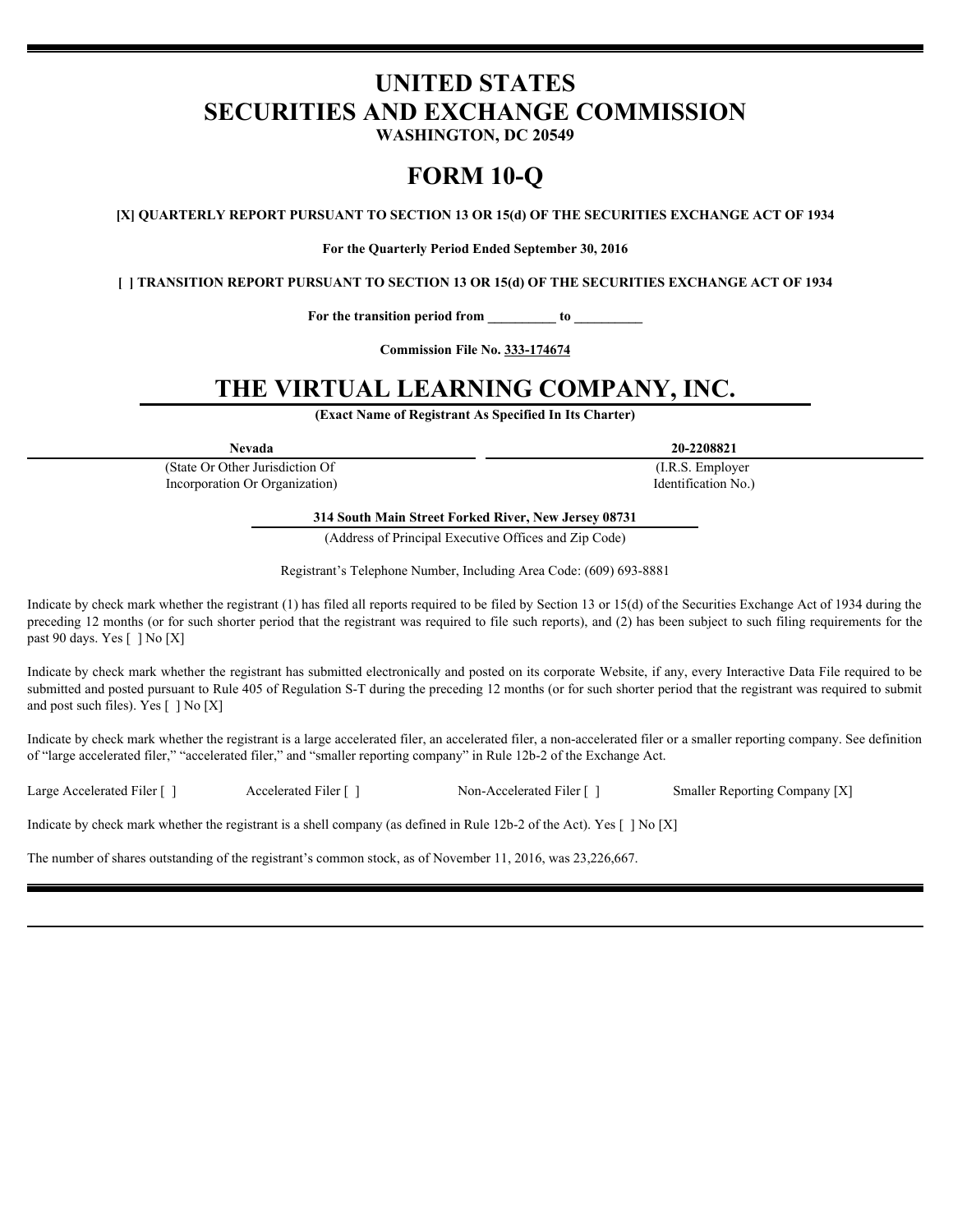# **TABLE OF CONTENTS**

| <b>PART I. FINANCIAL INFORMATION</b>                                                          | $\overline{3}$ |
|-----------------------------------------------------------------------------------------------|----------------|
| <b>ITEM 1. CONSOLIDATED FINANCIAL STATEMENTS</b>                                              | 3 <sup>1</sup> |
| <b>Consolidated Balance Sheets</b>                                                            | 3 <sup>7</sup> |
| <b>Consolidated Statements of Operations</b>                                                  | $4 - 5$        |
| <b>Consolidated Statements of Cash Flows</b>                                                  | 6              |
| <b>Notes to Consolidated Financial Statements</b>                                             | 7 <sup>7</sup> |
| ITEM 2. MANAGEMENT'S DISCUSSION AND ANALYSIS OF FINANCIAL CONDITION AND RESULTS OF OPERATIONS | 18             |
| <b>ITEM 3. QUANTITATIVE AND QUALITATIVE DISCLOSURES ABOUT MARKET RISKS</b>                    | 21             |
| <b>ITEM 4. CONTROLS AND PROCEDURES</b>                                                        | 21             |
| <b>PART II. OTHER INFORMATION</b>                                                             | 22             |
| <b>ITEM 1. LEGAL PROCEEDINGS</b>                                                              | 22             |
| ITEM 2. UNREGISTERED SALES OF EQUITY SECURITIES AND USE OF PROCEEDS                           | 22             |
| <b>ITEM 3. DEFAULTS UPON SENIOR SECURITIES AND CONVERTIBLE NOTES</b>                          | 22             |
| <b>ITEM 4. SUBMISSION OF MATTERS TO A VOTE OF SECURITY HOLDERS</b>                            | 22             |
| <b>ITEM 5. OTHER INFORMATION</b>                                                              | 22             |
| <b>ITEM 6. EXHIBITS</b>                                                                       | 22             |
| <b>SIGNATURES</b>                                                                             | 23             |
| $\overline{2}$                                                                                |                |
|                                                                                               |                |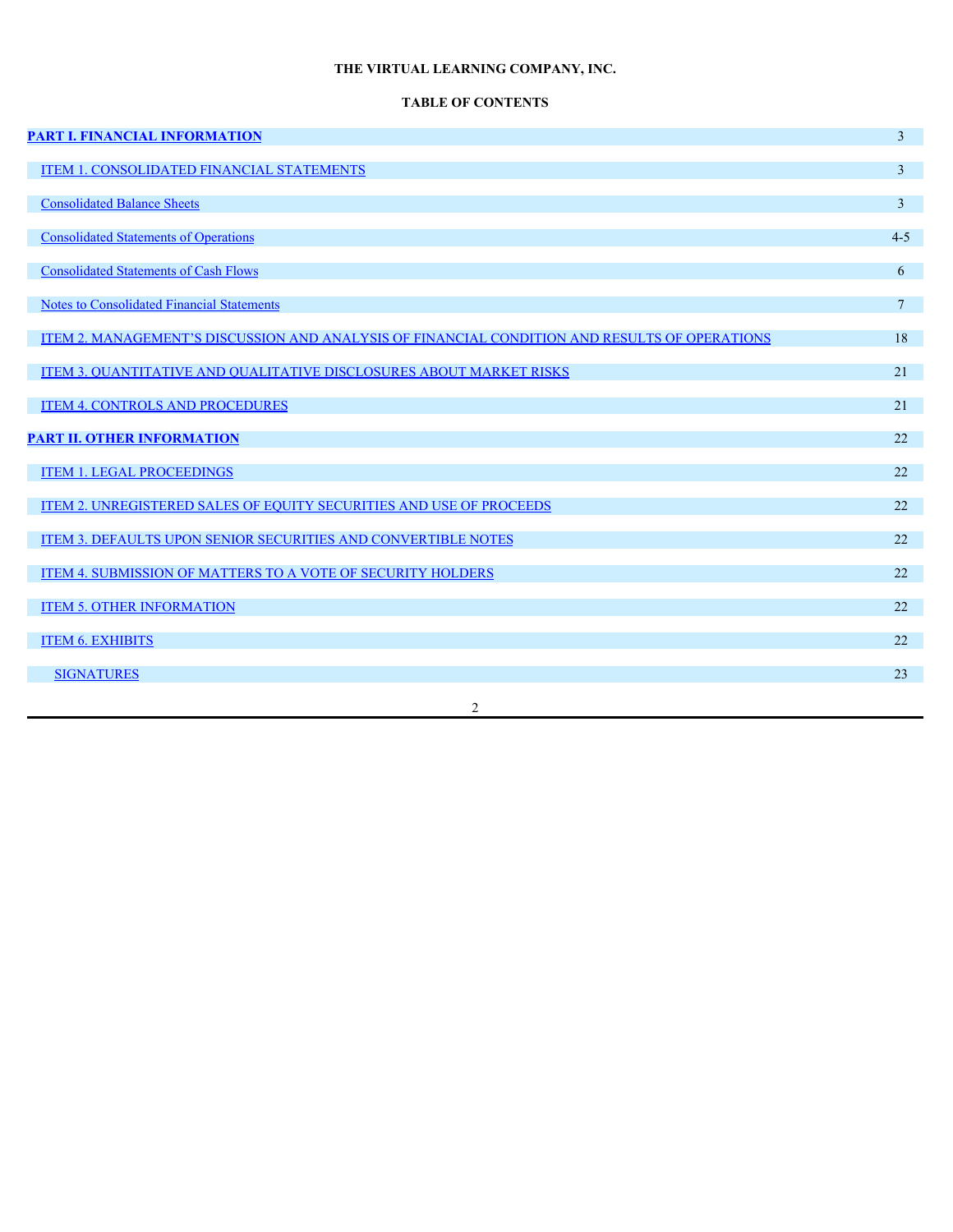## **PART 1 - FINANCIAL INFORMATION**

## **ITEM 1. Financial Statements.**

## THE VIRTUAL LEARNING COMPANY, INC.

## **CONSOLIDATED BALANCE SHEETS**

|                                                                                          |               | September 30, 2016<br>Unaudited |               | December 31, 2015 |
|------------------------------------------------------------------------------------------|---------------|---------------------------------|---------------|-------------------|
| <b>ASSETS</b>                                                                            |               |                                 |               |                   |
| <b>CURRENT ASSETS</b>                                                                    |               |                                 |               |                   |
| Cash                                                                                     | $\mathbb{S}$  | 61,193                          | $\mathbb{S}$  | 2,298             |
| Accounts receivable                                                                      |               | 55,245                          |               |                   |
| Total current assets                                                                     |               | 116,438                         |               | 2,298             |
|                                                                                          |               |                                 |               |                   |
| <b>OTHER ASSETS</b>                                                                      |               |                                 |               |                   |
| Capitalized curriculum development costs                                                 |               | 28,234                          |               | 51,334            |
|                                                                                          |               |                                 |               |                   |
| Total assets                                                                             |               | 144,672                         |               | 53,632            |
|                                                                                          |               |                                 |               |                   |
| LIABILITIES AND STOCKHOLDERS' DEFICIENCY                                                 |               |                                 |               |                   |
|                                                                                          |               |                                 |               |                   |
| <b>CURRENT LIABILITIES</b>                                                               |               |                                 |               |                   |
| Accounts payable and accrued expenses                                                    | $\mathcal{S}$ | 60,688                          | <sup>\$</sup> | 16,140            |
| Billings in excess of costs and estimated earnings                                       |               | 56,997                          |               |                   |
| Convertible Notes Payable, net of unamortized debt discounts of \$0 and \$4,166,         |               |                                 |               |                   |
| respectively, and accrued interest                                                       |               | 63,497                          |               | 53,706            |
| Loans payable to related parties                                                         |               | 16,408                          |               | 14,525            |
| Total current liabilities                                                                |               | 197,590                         |               | 84,371            |
|                                                                                          |               |                                 |               |                   |
| STOCKHOLDERS' DEFICIENCY                                                                 |               |                                 |               |                   |
| Preferred stock; 5,000,000 shares authorized, \$.001 par value, as of September 30, 2016 |               |                                 |               |                   |
| and December 31, 2015, there are no shares outstanding                                   |               |                                 |               |                   |
|                                                                                          |               |                                 |               |                   |
| Common stock; 70,000,000 shares authorized, \$.001 par value, as of September 30, 2016   |               |                                 |               |                   |
| and December 31, 2015, there are 23,066,667 and 16,304,300 shares outstanding            |               | 23,067                          |               | 16,304            |
| Additional paid-in capital                                                               |               | 1,321,251                       |               | 1,305,513         |
| Accumulated deficit                                                                      |               | (1,397,236)                     |               | (1,352,556)       |
|                                                                                          |               |                                 |               |                   |
| Total stockholders' deficiency                                                           |               | (52,918)                        |               | (30, 739)         |
|                                                                                          |               |                                 |               |                   |
| Total liabilities and stockholders' deficiency                                           |               | 144,672                         |               | 53,632            |
|                                                                                          |               |                                 |               |                   |

*The accompanying notes are an integral part of these financial statement*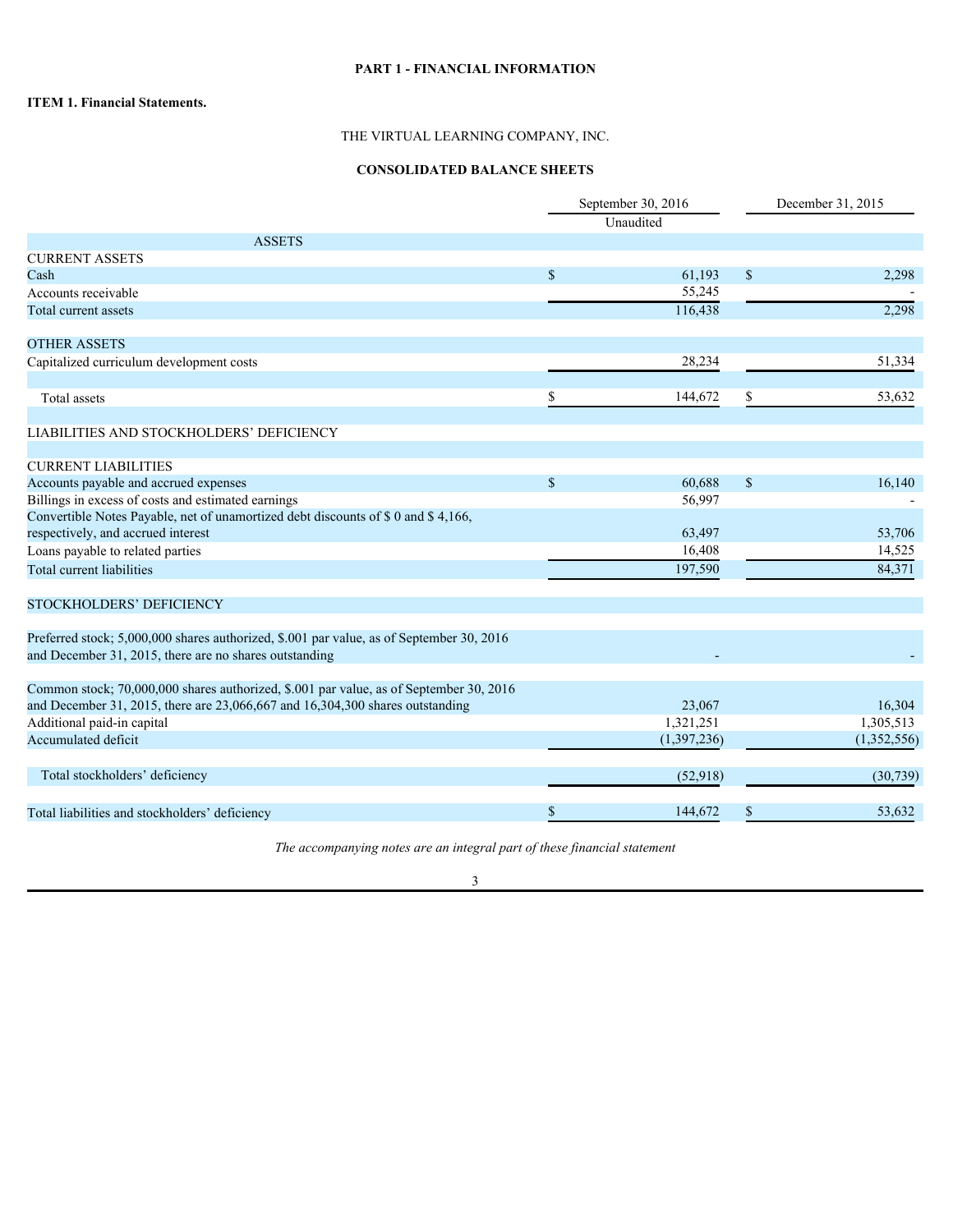## **CONSOLIDATED STATEMENTS OF OPERATIONS Unaudited**

|                                                                                            |               | Nine months ended<br>September 30, 2016 | Nine months ended<br>September 30, 2015* |
|--------------------------------------------------------------------------------------------|---------------|-----------------------------------------|------------------------------------------|
| Revenue:                                                                                   |               |                                         |                                          |
| Construction contracts                                                                     | \$            | 58,977                                  | \$                                       |
| Educational software and products                                                          |               | 21                                      | 75                                       |
| Total revenue                                                                              |               | 58,998                                  | 75                                       |
| Cost of construction contracts                                                             |               | 41,339                                  |                                          |
| Gross profit                                                                               |               | 17,659                                  | 75                                       |
| Operating Expenses:                                                                        |               |                                         |                                          |
| Selling, general and administrative, including issuance of common stock for legal services |               |                                         |                                          |
| of \$2,500 and \$40,000, respectively                                                      |               | 32,006                                  | 76,437                                   |
| Amortization of capitalized curriculum development costs                                   |               | 23,100                                  | 24,600                                   |
| Total operating expenses                                                                   |               | 55,106                                  | 101,037                                  |
| Loss from operations                                                                       |               | (37, 447)                               | (100, 962)                               |
| Other expenses (income):                                                                   |               |                                         |                                          |
| Amortization of debt discounts                                                             |               | 4,166                                   | 36,666                                   |
| Interest expense                                                                           |               | 5,625                                   | 5,038                                    |
| Consulting fee income                                                                      |               | (2, 558)                                |                                          |
| Total other expenses-net                                                                   |               | 7,233                                   | 41,704                                   |
| Net loss                                                                                   |               | (44,680)                                | (142, 666)                               |
| Basic and diluted earnings (loss) per common share                                         | <sup>\$</sup> | (.00)                                   | \$<br>(.01)                              |
| Weighted average common shares outstanding-basic and diluted                               |               | 17,281,086                              | 16,236,500                               |
|                                                                                            |               |                                         |                                          |

\*As reclassified-see Note 1

*The accompanying notes are an integral part of these financial statement*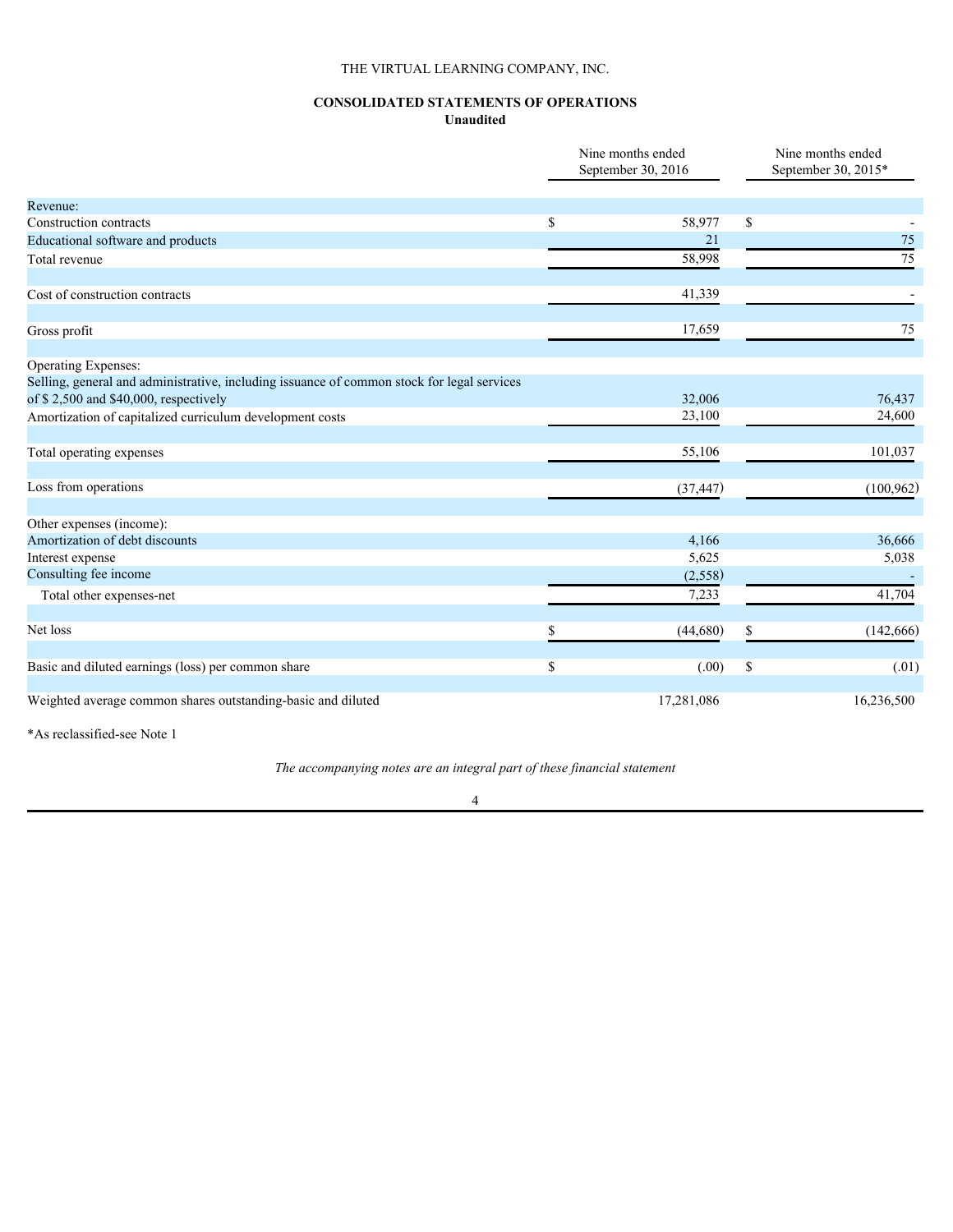## **CONSOLIDATED STATEMENTS OF OPERATIONS Unaudited**

|                                                                                            |              | Three months ended<br>September 30, 2016 |            | Three months ended<br>September 30, 2015* |
|--------------------------------------------------------------------------------------------|--------------|------------------------------------------|------------|-------------------------------------------|
| Revenue:                                                                                   |              |                                          |            |                                           |
| Construction contracts                                                                     | \$           | 58,977                                   | \$         |                                           |
| Educational software and products                                                          |              |                                          |            | 20                                        |
| Total revenue                                                                              |              | 58,977                                   |            | 20                                        |
| Cost of construction contracts                                                             |              | 41,339                                   |            |                                           |
| Gross profit                                                                               |              | 17,638                                   |            | 20                                        |
| Operating Expenses:                                                                        |              |                                          |            |                                           |
| Selling, general and administrative, including issuance of common stock for legal services |              |                                          |            |                                           |
| of \$2,500 and \$0, respectively                                                           |              | 21,507                                   |            | 9,265                                     |
| Amortization of capitalized curriculum development costs                                   |              | 7,700                                    |            | 8,200                                     |
| Total operating expenses                                                                   |              | 29,207                                   |            | 17,465                                    |
| Loss from operations                                                                       |              | (11, 569)                                |            | (17, 445)                                 |
|                                                                                            |              |                                          |            |                                           |
| Other expenses:                                                                            |              |                                          |            |                                           |
| Amortization of debt discounts                                                             |              |                                          |            | 12,500                                    |
| Interest expense                                                                           |              | 1,875                                    |            | 1,878                                     |
| Total other expenses                                                                       |              | 1,875                                    |            | 14,378                                    |
| Net loss                                                                                   |              | (13, 444)                                |            | (31, 823)                                 |
| Basic and diluted earnings (loss) per common share                                         | $\mathbb{S}$ | (.00)                                    | $^{\circ}$ | (.00)                                     |
| Weighted average common shares outstanding-basic and diluted                               |              | 19,234,659                               |            | 16,304,250                                |
|                                                                                            |              |                                          |            |                                           |

\*As reclassified-see Note 1

*The accompanying notes are an integral part of these financial statement*

5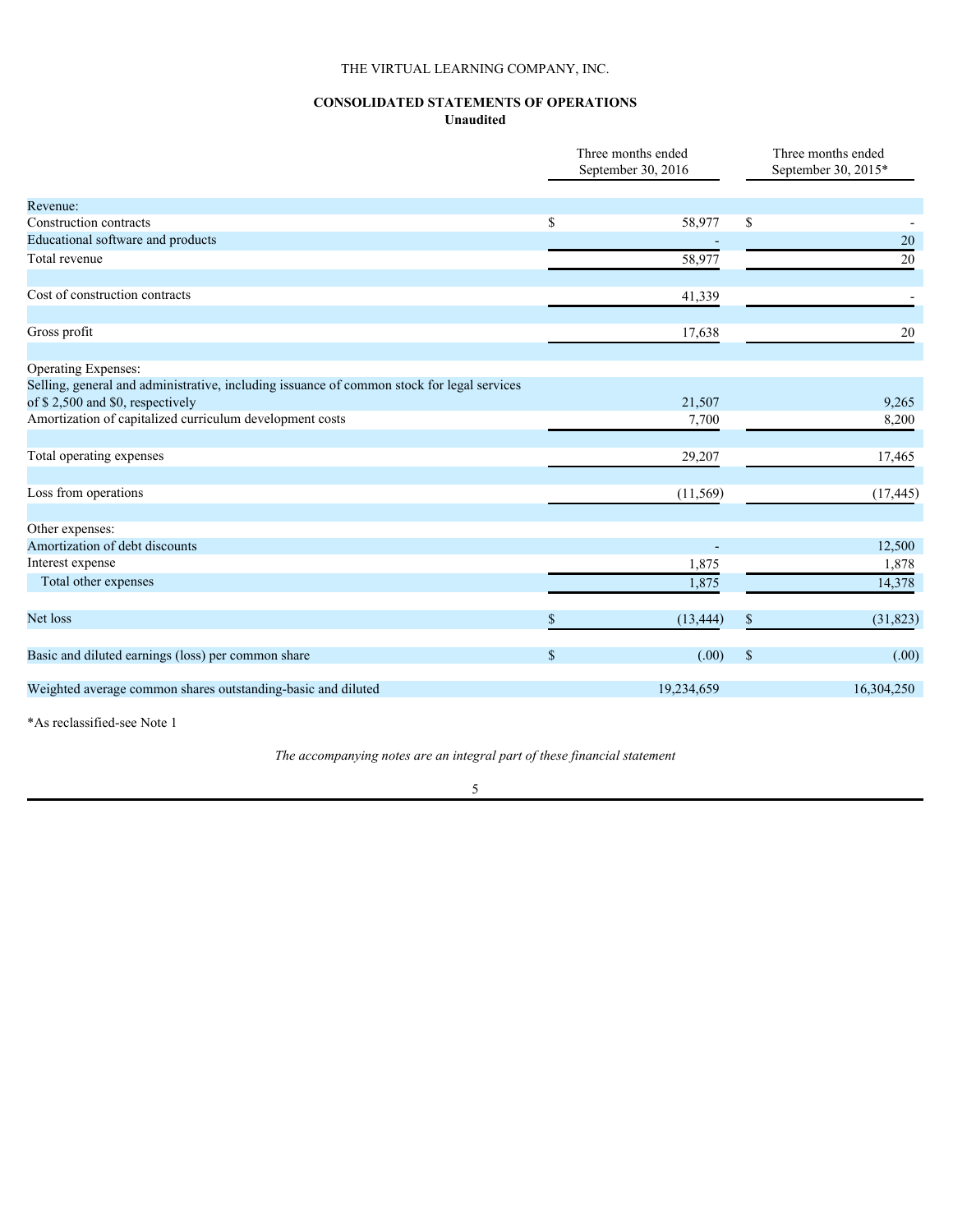## **CONSOLIDATED STATEMENTS OF CASH FLOWS Unaudited**

|                                                                                                            |                              | For the<br>Nine months ended<br>September 30, 2016 |                     | For the<br>Nine months ended<br>September 30, 2015* |
|------------------------------------------------------------------------------------------------------------|------------------------------|----------------------------------------------------|---------------------|-----------------------------------------------------|
| <b>OPERATING ACTIVITIES</b>                                                                                |                              |                                                    |                     |                                                     |
| Net loss                                                                                                   | \$                           | (44,680)                                           | <sup>\$</sup>       | (142, 666)                                          |
| Adjustments to reconcile net loss to net cash provided (used) in operating activities:                     |                              |                                                    |                     |                                                     |
| Amortization of capitalized curriculum development costs                                                   |                              | 23,100                                             |                     | 24,600                                              |
| Amortization of debt discounts                                                                             |                              | 4,166                                              |                     | 36,666                                              |
| Issuance of common stock for legal services                                                                |                              | 2,500                                              |                     | 40,000                                              |
| Changes in operating assets and liabilities:                                                               |                              |                                                    |                     |                                                     |
| Accounts receivable                                                                                        |                              | (55,245)                                           |                     |                                                     |
| Accounts payable and accrued expenses, including accrued interest relating to convertible                  |                              |                                                    |                     |                                                     |
| notes payable of \$5,625 and \$5,038, Respectively                                                         |                              | 50,174                                             |                     | 13,038                                              |
| Billings in excess of costs and estimated earnings                                                         |                              | 56,997                                             |                     |                                                     |
| Net cash provided (used) in operating activities                                                           |                              | 37,012                                             |                     | (28, 362)                                           |
|                                                                                                            |                              |                                                    |                     |                                                     |
| <b>INVESTING ACTIVITIES</b>                                                                                |                              |                                                    |                     |                                                     |
| Property and equipment                                                                                     |                              |                                                    |                     |                                                     |
|                                                                                                            |                              |                                                    |                     |                                                     |
| <b>FINANCING ACTIVITIES</b>                                                                                |                              |                                                    |                     |                                                     |
| Proceeds from Convertible notes payable                                                                    |                              |                                                    |                     | 10,000                                              |
| Proceeds from sale of common stock                                                                         |                              |                                                    |                     | 1,100                                               |
| Proceeds from loans payable to related parties                                                             |                              | 24,883                                             |                     |                                                     |
| Repayments of loans payable to former chief executive officer who died in April 2016-net                   |                              | (3,000)                                            |                     | (6,668)                                             |
| Net cash provided by financing activities                                                                  |                              | 21,883                                             |                     | 4,432                                               |
| NET INCREASE (DECREASE) IN CASH                                                                            |                              | 58,895                                             |                     | (23,930)                                            |
| CASH BALANCE, BEGINNING OF PERIOD                                                                          |                              | 2,298                                              |                     | 26,773                                              |
| CASH BALANCE, END OF PERIOD                                                                                |                              | 61,193                                             |                     | 2,843                                               |
|                                                                                                            |                              |                                                    |                     |                                                     |
| Supplemental Disclosures of Cash Flow Information:                                                         |                              |                                                    |                     |                                                     |
| Interest expense paid                                                                                      | \$                           | $\overline{\phantom{a}}$                           | S                   |                                                     |
| Income taxes paid                                                                                          | $\sqrt{\ }$                  |                                                    |                     |                                                     |
| Non-Cash Investing and Financing Activities:                                                               |                              |                                                    |                     |                                                     |
|                                                                                                            |                              |                                                    |                     |                                                     |
| Newly Acquired Construction Business (Note 1):                                                             |                              |                                                    |                     |                                                     |
| Issuance of 2,225,000 restricted shares of common stock for investment in Dream Homes Ltd.                 | -S                           |                                                    | <sup>\$</sup>       |                                                     |
| Issuance of 2,287,367 restricted shares of common stock for rights to 6 construction contracts             |                              |                                                    |                     |                                                     |
| of Dream Homes Ltd.                                                                                        | $\mathbb{S}$                 |                                                    | <sup>\$</sup>       |                                                     |
| Issuance of 2,000,000 restricted shares of common stock in satisfaction of loans payable to                |                              |                                                    |                     |                                                     |
| General Property Investments LLC (see Note-6)                                                              | \$                           | 20,000                                             | \$                  |                                                     |
| Issuance of common stock in connection with the sale of Convertible notes payable charged to               |                              |                                                    |                     |                                                     |
| debt discounts<br>Cancellation of common stock issued in 2009 for capitalized curriculum development costs | $\mathbb{S}$<br>$\mathbb{S}$ |                                                    | <sup>\$</sup><br>\$ | 50,000                                              |
|                                                                                                            |                              |                                                    |                     | (4, 333)                                            |

\*As reclassified-see Note 1

*The accompanying notes are an integral part of these financial statements*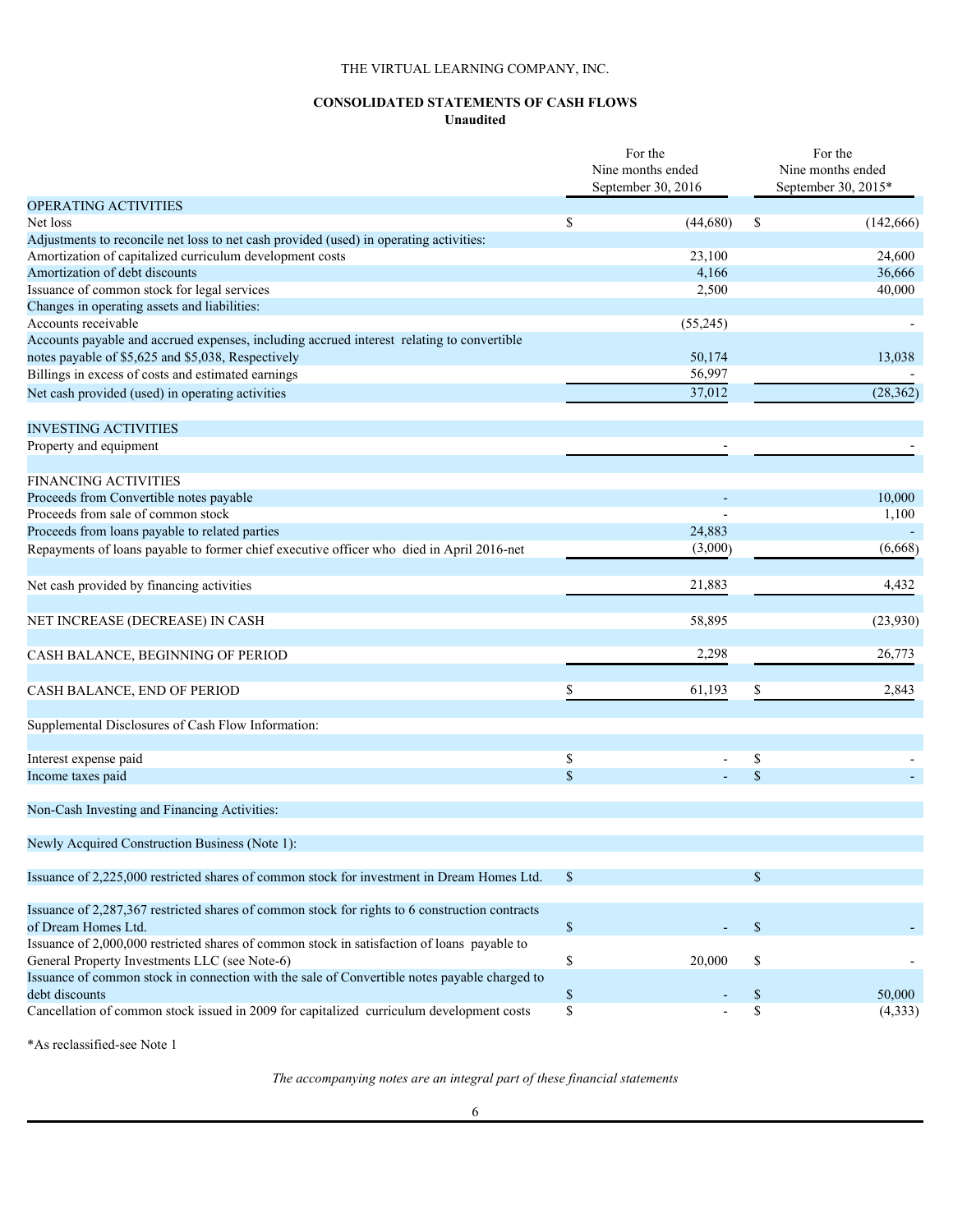#### **THE VIRTUAL LEARNING COMPANY, INC. NOTES TO THE CONSOLIDATED FINANCIAL STATEMENTS For the nine months ended September 30, 2016 Unaudited**

#### **Note 1 - Significant Accounting Policies and Basis of Presentation**

#### **Basis of Presentation**

The accompanying unaudited financial statements have been prepared in accordance with accounting principles generally accepted in the United States of America and the rules and regulations of the United States Securities and Exchange Commission for interim financial information and with the instructions to Form 10-Q and Article 8 of Regulation S-X. Accordingly, they may not include all the information and footnotes necessary for a comprehensive presentation of financial position, results of operations or cash flows. It is management's opinion, however, that all material adjustments (consisting of normal recurring adjustments) have been made which are necessary for a fair financial statement presentation. **VIFTE VIRTUAL LEARNING COMPANY, INC.**<br> **NOTES TO THE CONSOLIDATED FYNANCIAL STATEMENTS**<br> **The energy of the subscription of the energy of the energy of the energy of the energy of the energy of the energy of the energy o Example 1. Spatificant Accounting Policies and Basis of Presentation**<br> **For the taile consistent ACCOM** in Detail Consistent CONSIDIATIVE (The CONSIDENTATIVE CONSIDENTATIVE)<br> **The recompanying models of the United State** Note 1 - Significant Accounting Policies and Basis of Presentation<br>Basis of Presentation<br>The accompanying mead to filmed States Securities and Prelange Commission for internsition for and the form of the United States Cons

The unaudited interim financial statements should be read in conjunction with the Company's Annual Report filed on Form 10-K for the year ended December 31, 2015, which contains the audited financial statements and notes thereto, together with Management's Discussion and Analysis of Financial Condition and Results of Operations, for the year ended December 31, 2015.

#### Nature of Operations

The Virtual Learning Company, Inc. ("Virtual Learning") was incorporated on January 6, 2009 as a Nevada corporation with 75,000,000 shares of capital stock authorized, of which 70,000,000 shares are common shares (\$.001 par value), and 5,000,000 shares are preferred shares (\$.001 par value).

www.mathisbasic.com, www.scienceisbasic.com and www.readingisbasic.com.

Virtual Learning is also a producer of a series of practice workbooks published on CD, DVD formatted disc and USB Drives and in the ePub format which have been offered for sale through Barnes and Noble's Nook and Amazon's Kindle since 2012.

#### Newly Acquired Construction Business

On August 19, 2016, Virtual Learning acquired 4.5% of Dream Homes,Ltd. ("DHL"), 100% of Dream Building, LLC ("DBL") , a wholly owned subsidiary of exchange for the issuance of 2,225,000 restricted shares of Virtual Learning common stock to DHL at an agreed price of \$.05 per common share.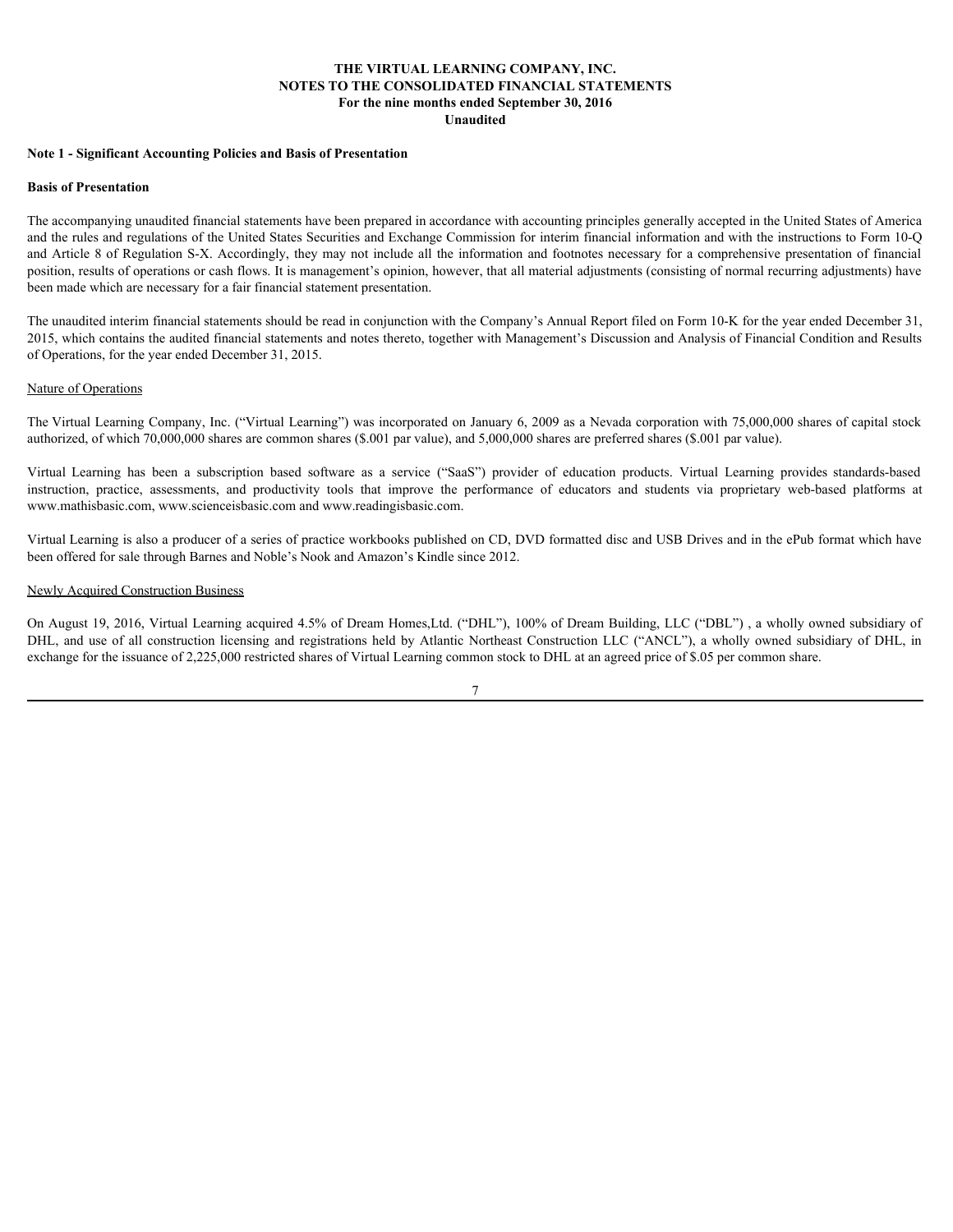Learning and DHL were entities under common control, the acquired assets were reflected by Virtual Learning at DHL's \$0 carrying amount on the date of transfer pursuant to Accounting Standards Codification ("ASC") 805-50-30-5.

The majority stockholder and chief executive officer of DHL is also the controlling stockholder and chief executive officer of Virtual Learning. As Virtual Learning and DHL were entities under common control, the acquired From August 19, 2016 to August 23, 2016, Virtual Learning acquired the rights to complete 6 in process construction contracts of ANCL in exchange for the issuance of 2,287,367 restricted shares of Virtual Learning common stock to DHL at an agreed price of \$.05 per common share for those ANCL contracts. As Virtual Learning and DHL were entities under common control, the acquired rights were reflected at DHL's \$0 carrying amount on the date of transfer pursuant to ASC 805-50-30-5.

#### **Going Concern Uncertainty**

contemplate continuation of Virtual Learning as a going concern.

The majority stockholder and chief executive officer of DHL is also the controlling stockholder and chief executive officer of Virtual Learning. As Virtual<br>Learning and DHL were entities under common control, the acquired As of September 30, 2016, Virtual Learning had \$61,193 cash and negative working capital of \$81,152. For the nine months ended September 30, 2016 and 2015, Virtual Learning had revenues of \$58,998 and \$75, respectively, and sustained net losses of \$44,680 and \$142,666, respectively. These factors raise substantial doubt about Virtual Learning's ability to continue as a going concern. Virtual Learning has also unamortized capitalized stock-based and contributed curriculum development costs of \$28,234 as of September 30, 2016. The recovery of these asset costs and continuation of future operations will be dependent upon Virtual The majority stockholder and chief executive officer of DHL is also the controlling stockholder and chief executive officer of Virtual Andrease Contemp and DHL and the contemp and DHL and the contemp and DHL and the contem Learning is actively seeking financing to fund future operations. The majority encelledder and ehief executive officer of DHL is also the controlling soncholder and child f executive officer of Virtual Learning and DHL were centre enterpresent of DHL in alternation and the computer of D The majority stockholder and chief executive officer of DH1, is also the controlling stockholder and chief executive officer of Virtual Lemanniage and DH1, we certainting and DH1, we controlline and DH1, we complete the ma The magnety shickbookar and chief executive officer of DHI, is also the controller gradient and interference interference interference interference interference interference interference interference in the contents and th The majority stockboder and chief executive officer of DHI, is also be controlling stockboder and delic offices of Figures and Hi in the majority and the majority are related by Virtual I energies and the majority and the Toming and 1011 operating and the consolidated and the magnitude section with the main of accounts and the statements and the statements of ANCL in excluding the financial DRA is a statement of ASNC 10.5 to August 23, 2016

marketing of its products, and the need to obtain adequate additional capital necessary to fund future operations.

include any adjustments relating to the recoverability of recorded asset amounts that might be necessary from an unfavorable resolution of this uncertainty.

#### **Principles of Consolidation**

intercompany balances and transactions have been eliminated in consolidation.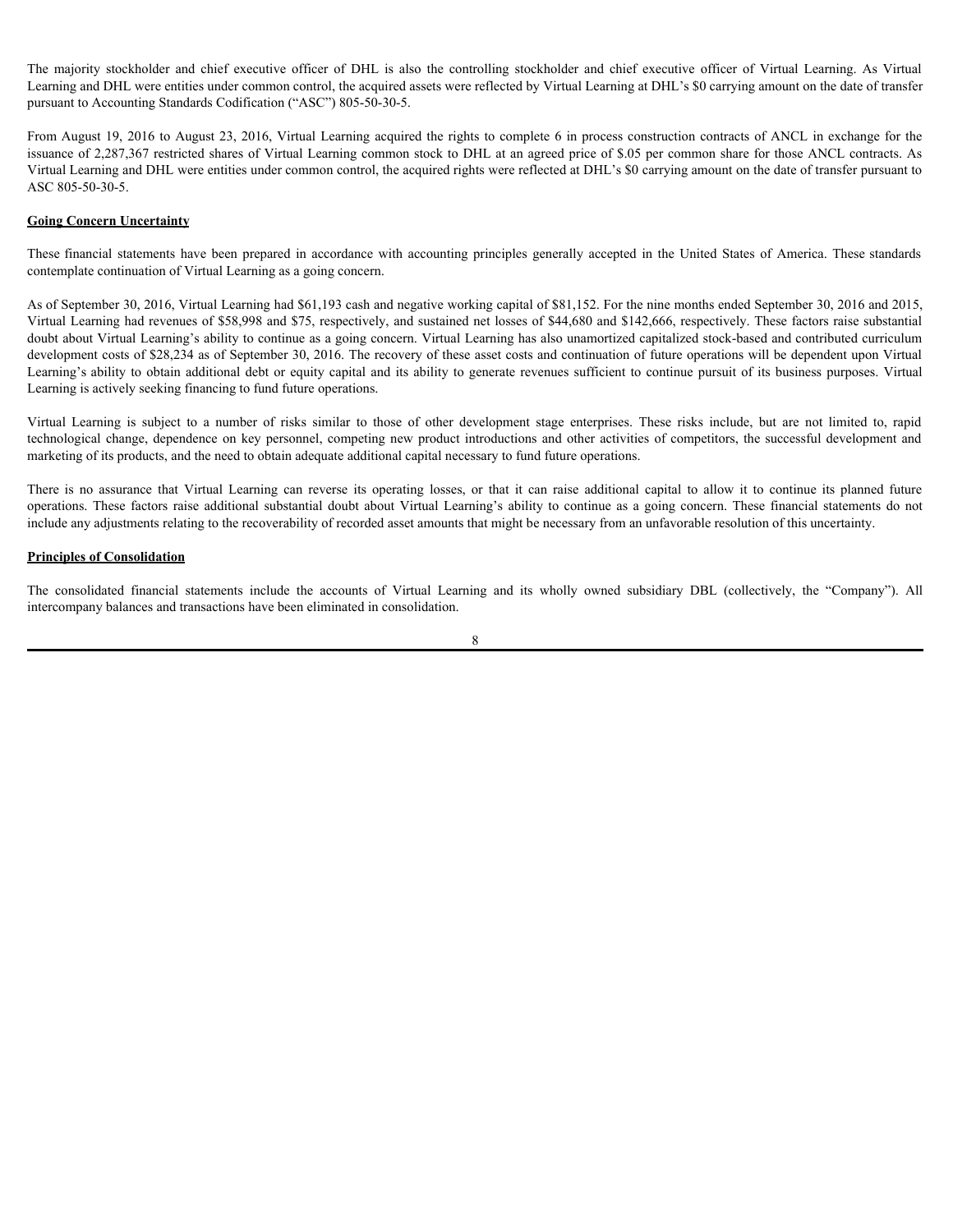## **Property and Equipment**

Property and equipment is stated at cost less accumulated depreciation. Depreciation is provided using the straight-line method over an estimated useful life of five years. Repairs and maintenance costs are expensed as incurred, and renewals and betterments are capitalized.

## **Use of Estimates**

The preparation of financial statements in conformity with accounting principles .generally accepted in the United States of America requires management to make **Property and Equipment**<br>Property and equipment is stated at cost less accumulated depreciation. Depreciation is provided using the straight-line method over an estimated useful life of five<br> **Lise of Estimates**<br> **The prep** materially from these estimates. **Property and Equipment**<br>
Property and equipment is stated at cost less accumulated depreciation. Depreciation is provided using the straight-line method over an estimated useful life of five<br> **Use of Extinates**<br>
Vite pre

## **Cash and Cash Equivalents**

All liquid investments with stated maturities of three months or less from date of purchase are classified as cash equivalents; all liquid investments with stated maturities of greater than three months are classified as short-term investments.

#### **Fair Value of Financial Instruments**

participants on the measurement date. In determining fair value, GAAP establishes a three-level hierarchy used in measuring fair value, as follows:

● Level 1 inputs are quoted prices available for identical assets and liabilities in active markets.

● Level 2 inputs are observable for the asset or liability, either directly or indirectly, including quoted prices for similar assets and liabilities in active markets or other inputs that are observable or can be corroborated by observable market data.

● Level 3 inputs are less observable and reflect our own assumptions.

Our financial instruments consist of cash and cash equivalents, receivables, accounts payable and accrued expenses and convertible notes payable and accrued interest. The carrying amount of cash and cash equivalents, receivables and accounts payable and accrued expenses approximates fair value because of their short maturities. The carrying value of the convertible notes payable and accrued interest approximates fair value based on the value of comparable financial instruments Preparty and explorest is stated at cost less accomulated depreciation Depresiation is provided assign for employment of means applicable the amount of fractional and alternation and the carrying amount of fractional and adjustments were made for the nine months ended September 30, 2016 and 2015. estimate and assembles that affiliat the amounts reported and disclosed in the financial statements and the assembles of the construction contract contract the company in the company of the method. All injudi investments w

## **Construction Contracts**

Revenue recognition:

incurred to date compared to total estimated contract cost. Cost of revenue includes an allocation of depreciation, amortization and general overhead cost. Changes to total estimated contract cost or losses, if any, are recognized in the period in which they are determined.

The Company generally provides limited warranties for work performed under its construction contracts with periods typically extending for a limited duration following substantial completion of the Company's work on a project.

| ۰.            |   |
|---------------|---|
|               |   |
|               |   |
|               |   |
| ۰.<br>۰.<br>I | ٠ |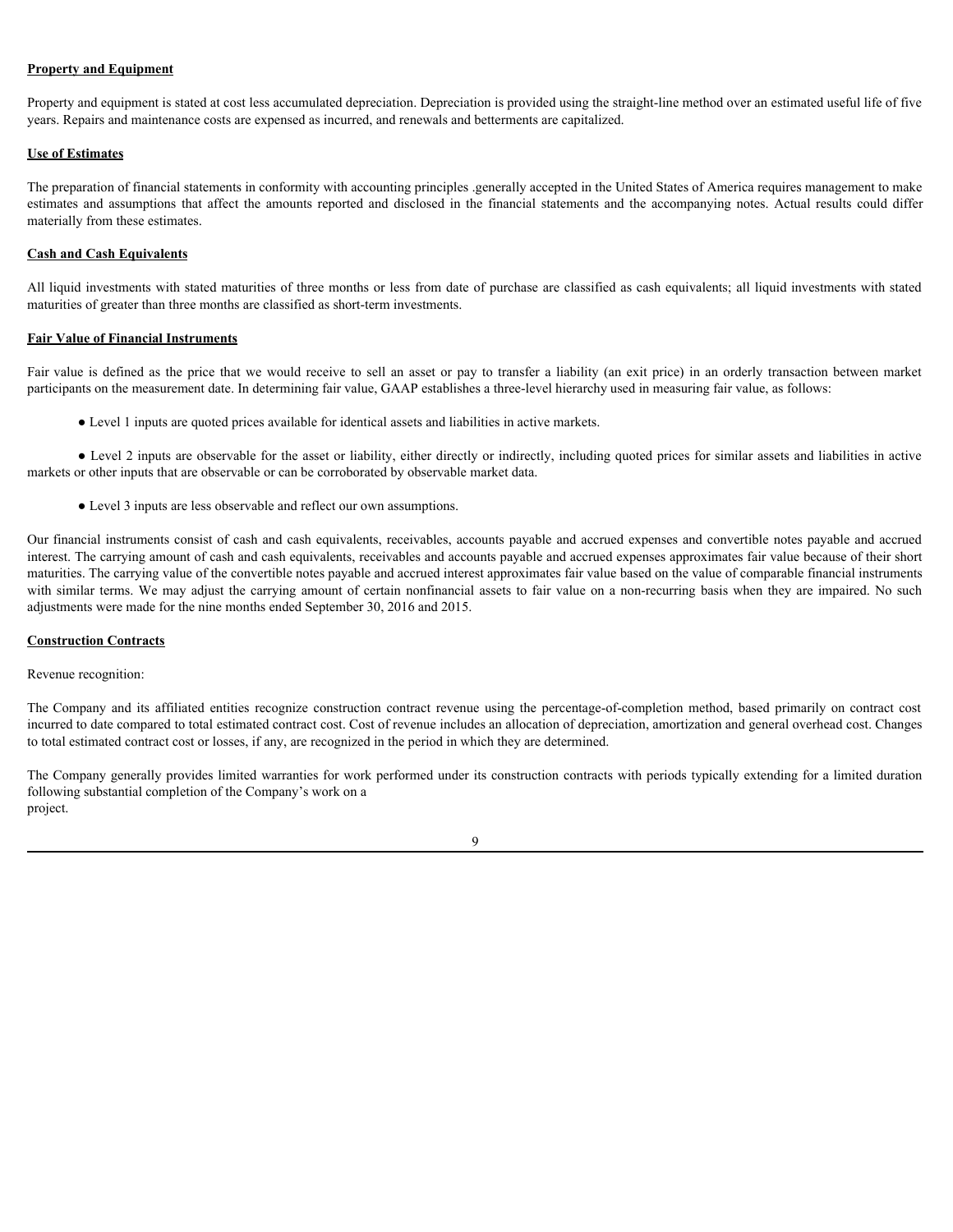The Company classifies construction-related receivables and payables that may be settled in periods exceeding one year from the balance sheet date, if any, as current assets and liabilities consistent with the length of time of its project operating cycle. For example:

- Costs and estimated earnings in excess of billings represent the excess of contract costs and profits (or contract revenue) over the amount of contract billings to date and are classified as a current asset.
- Billings in excess of costs and estimated earnings represent the excess of contract billings to date over the amount of contract costs and profits (or contract revenue) recognized to date and are classified as a current liability.

The Company classifies construction-related receivables and payables that may be settled in periods exceeding one year from the balance sheet date, if any, as<br>current assets and simulated carnings in excess of billings rep The Company classifies construction-related receivables and payables that may be settled in periods exceeding one year from the balance sheet date, if any, as<br>current assets and liabilities consistent with the length of ti recorded cannot be billed currently due to the billing terms defined in the contract. Claims occur when there is a dispute regarding both a change in the scope of work and the price associated with that change. Unapproved change orders occur when there is a dispute regarding only the price associated with a change in scope of work. For both claims and unapproved change orders, the Company recognizes revenue, but not profit, when it is determined that recovery of incurred cost is probable and the amounts can be reliably estimated.

#### Change in Estimates:

The Company's estimates of contract revenue and cost are highly detailed and many factors change during a contract performance period that result in a change to contract profitability. These factors include, but are not limited to, differing site conditions: availability of skilled contract labor: performance of major material suppliers and subcontractors: on-going subcontractor negotiations and buyout provisions: unusual weather conditions: changes in the timing of scheduled work: change orders: accuracy of the original bid estimate: changes in estimated labor productivity and costs based on experience to date: achievement of incentive-based income targets: and the expected, or actual, resolution terms for claims. The factors that cause changes in estimates vary depending on the maturation of the project within its lifecycle. For example, in the ramp-up phase, these factors typically consist of revisions in anticipated project costs and during the peak and close-out phases, these fators include the impact of change orders and claims as well as additional revisions in remaining anticipated project costs. Generally, if the contract is at an early stage of completion, the current period impact is smaller than if the same change in estimate is made to the contract at a later stage of completion. The Company classifies construction-plated receivables and guyables that may be settled in periods executing one year from the balance sheet (i.f. any, as<br>
Course and the situation consistent with the length of firme of i Material changes in estimates are disclosed in the notes to the consolidated financial statements.

#### **Educational Software and Products**

#### Revenue Recognition:

Revenue is recognized when all of the following conditions are satisfied: there is persuasive evidence of an arrangement, the customer has access to full use of the product, the collection is reasonably assured, and the amount to be paid by the customer is fixed or determinable.

Revenue generated from the Company's subscription based learning service is recognized when all of the following conditions are satisfied: there is persuasive evidence of an arrangement, the customer has access to full use of the product, the collection is reasonably assured, and the amount to be paid by the customer is fixed or determinable.

Revenue from customer subscriptions is recognized ratably over the subscription term beginning on the commencement date of each subscription. The average subscription term is twelve (12) months for our products, and all subscriptions are on a non-cancelable basis. When additional months are offered as a promotional incentive, those months are part of the subscription term. As part of their subscriptions, customers generally benefit from new features and functionality with each release at no additional cost.

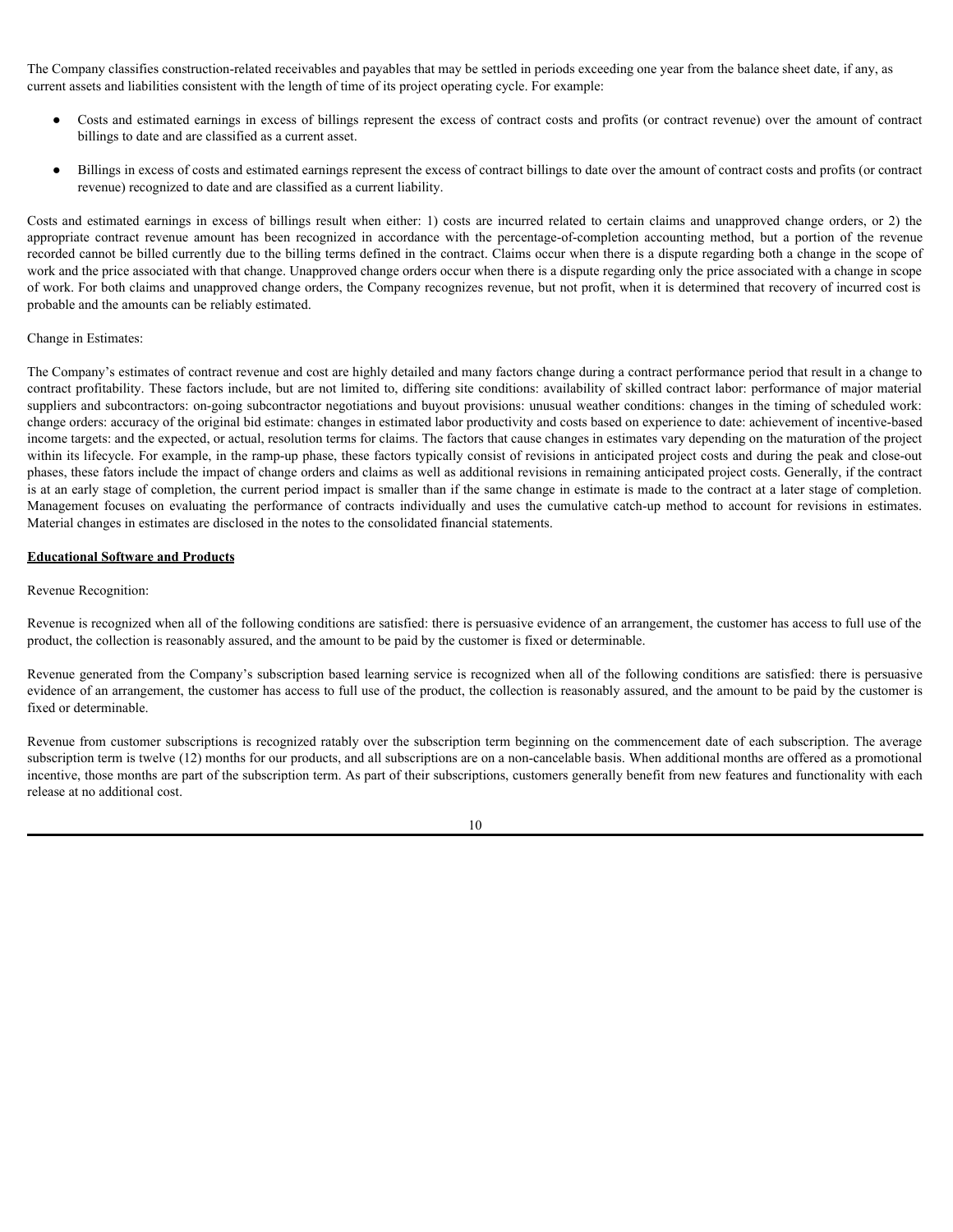Although our membership contracts are generally non-cancelable, customers have the right to cancel their contracts by providing prior written notice to us of their intent to cancel the remainder of the contract term. In the event a customer cancels their contract, they are not entitled to a refund for prior services we have provided to them.

Customer support is provided to customers following the sale at no additional charge and at a minimal cost per call.

Virtual Learning does not incur significant up-front costs related to providing its products and services and therefore does not defer any expenses.

Revenue from the sale of CD's or DVD's and other materials is recognized when shipped or available to the customer in a downloadable format.

## **Capitalized Curriculum Development Costs**

textbooks and other offline materials.

Although our membership contracts are generally non-cancelable, customers have the right to cancel their contracts by providing prior written notice to us of their<br>intent to cancel the remainder of the contract term. In th Although our membership contracts are generally non-cancelable, customers have the right to cancel their contracts by providing prior written notice to us of their mented to a remander of the contract of m. In the event a generally accepted in the United States of America. These principles provide guidance for the treatment of costs associated with computer software development Although our membership contracts are generally non-cancelable, customers have the right to cancel their contracts by providing prior written notice to us of their<br>ment to rancel to them.<br>Constoner anyont is provided to ca Although our membership contracts are generally non-cancelable, casiomers inver the right to cancel their contracts by providing prior written notice to us of their anounced to fermulate or ancel the remanned or fine contr development costs when the projects under development have reached technological feasibility. Many of our courses are leveraged off proven delivery platforms Although our membership contracts are generally non-earcelable, customers have the right to content by providing prior written noited to use of their are the most the result of the most of the has most of the content of t capitalization due to the concentration of our development efforts on the content of the courseware. Vental Forming does not more significant up-form costs velocid to providing its products and such constrained the constrained transformation of the also of the constrained transformation. We<br>are also the such as the const

Technological feasibility is established when we have completed all planning, designing, coding, and testing activities necessary to establish that a course can be produced to meet its design specifications. Capitalization ends when a course is available for general release to our customers, at which time amortization of the capitalized costs begins. The period of time over which these development costs have been amortized is five years. This is consistent with the capitalization period used by others in our industry and corresponds with our product development lifecycle.

Virtual Learning tests for impairment annually. At September 30, 2016 and December 31, 2015, the Company's estimates of future undiscounted cash flows from the courses exceeded the carrying amounts of the capitalized curriculum development costs (\$28,234 and \$51,334, respectively) and therefore no impairment was recognized.

## **Income Taxes**

Virtual Learning accounts for income taxes using the asset and liability method. Deferred tax assets and liabilities are recognized for the future tax consequences attributable to differences between the carrying amounts of assets and liabilities for financial reporting purposes and the amounts used for income tax reporting differences are expected to be recovered or settled. The effect on deferred tax assets and liabilities of a change in tax rates is recognized in the provision for income tax in the statements of operations. Virtual Learning evaluates the probability of realizing the future benefits of its deferred tax assets and provides a valuation allowance when realization of the assets is not reasonably assured.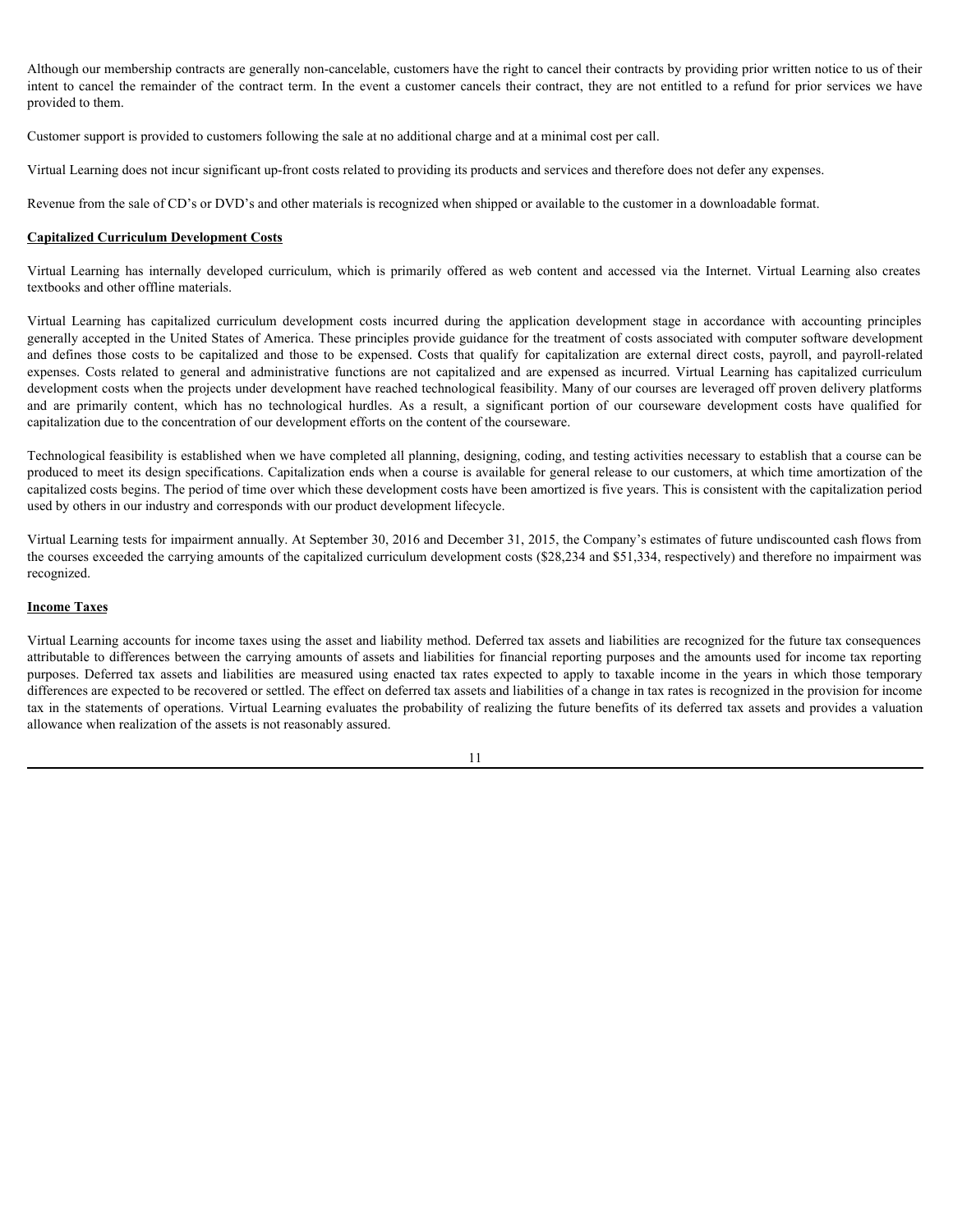Virtual Learning recognizes in its financial statements the impact of tax positions that meet a "more likely than not" threshold, based on the technical merits of the position. The tax benefits recognized from such a position are measured based on the largest benefit that has a greater than fifty percent likelihood of being realized upon ultimate settlement.

## **Net Income (Loss) Per Common Share**

Basic net income (basic net loss) per common share is calculated by dividing net income (loss) by the weighted average number of common shares outstanding during the period.

Diluted net income (loss) per common share is computed using the weighted average number of common shares outstanding and potentially dilutive securities outstanding during the period. For the nine months ended September 30, 2016 and 2015, the 317,485 and 279,970 shares of common stock underlying the \$63,497 Virtual Learning recognizes in its financial statements the impact of tax positions that meet a "more likely than not" threshold, based on the technical merits of the position. The tax benefits recognized from such a posit diluted shares outstanding as their inclusion would be antidilutive.

## **Reclassifications**

The statements of operations for the three and nine months ended September 30, 2015 and the statement of cash flows for the nine months ended September 30, 2015 have been reclassified to conform with current period presentation.

## **Recent Accounting Pronouncements**

In May 2014, the Financial Accounting Standards Board ("FASB") issued Accounting Standards Update ("ASU") No. 2014-09, Revenue from Contracts with International Financial

Virital I earning recognizes in its financial statements the impact of lav passitions that meet a "wore likely than nat" fruchold, based on the taching a position of Distributed Decision and the interaction. The accounts a Reporting Standards ("IFRS"). The core principle of the guidance is that an entity should recognize revenue to depict the transfer of promised goods or services to customers in an amount that reflects the consideration to which the entity expects to be entitled in exchange for those goods or services. The amendments in this Vintal Lemanig soospinon in is funnoial stationents the impact of tax positions that not a "nearch lebt) than on" threshold, bused on the beginning term in the second on the legent bonefit that has a gooder that fifty per Vimal Loming recognize is its famoisi strement the impact of ax positions that need to controllate that meet in the controllate of the public contracts the Controllate Contracts Controllate the controllate Controllate Cont Vitual Lenning exocataes in its famerial statements the impact of tax positions that note a magnetic area fronties. The second from the contents respondent to the contents respondent to the contents respondent to the effe reporting periods within that reporting period. We are currently evaluating the impact of this ASU on our financial position, results of operations and cash flows.

In September 2015, the FASB issued ASU 2015-16, "Business Combinations: Simplifying the Accounting for Measurement-Period Adjustments," which requires acquirers to recognize adjustments to provisional amounts identified during the reporting period in which the adjustment amounts are determined. Acquirers should record, in the same period's financial statements, the effect on earnings of changes in depreciation, amortization, or other income effects, if any, as a result of the change to the provisional amounts, calculated as if the accounting had been completed at the acquisition date. Application of the standard, which should be applied prospectively, is required for the annual and interim periods beginning after December 15, 2015. We do not believe that adoption has had or will have a material impact on our results of operations or financial position.

In February 2016, the FASB issued ASU No. 2016-02, "Leases (Topic 842)". The core principle of the standard is that a lessee should recognize the assets and liabilities that arise from leases. A lessee should recognize in its statement of financial position a liability to make lease payments (the lease liability) and a rightof-use asset representing its right to use the underlying asset for the lease term. We will be required to adopt the new standard in the first quarter of 2019. We are currently evaluating the impact this new standard will have on our financial statements.

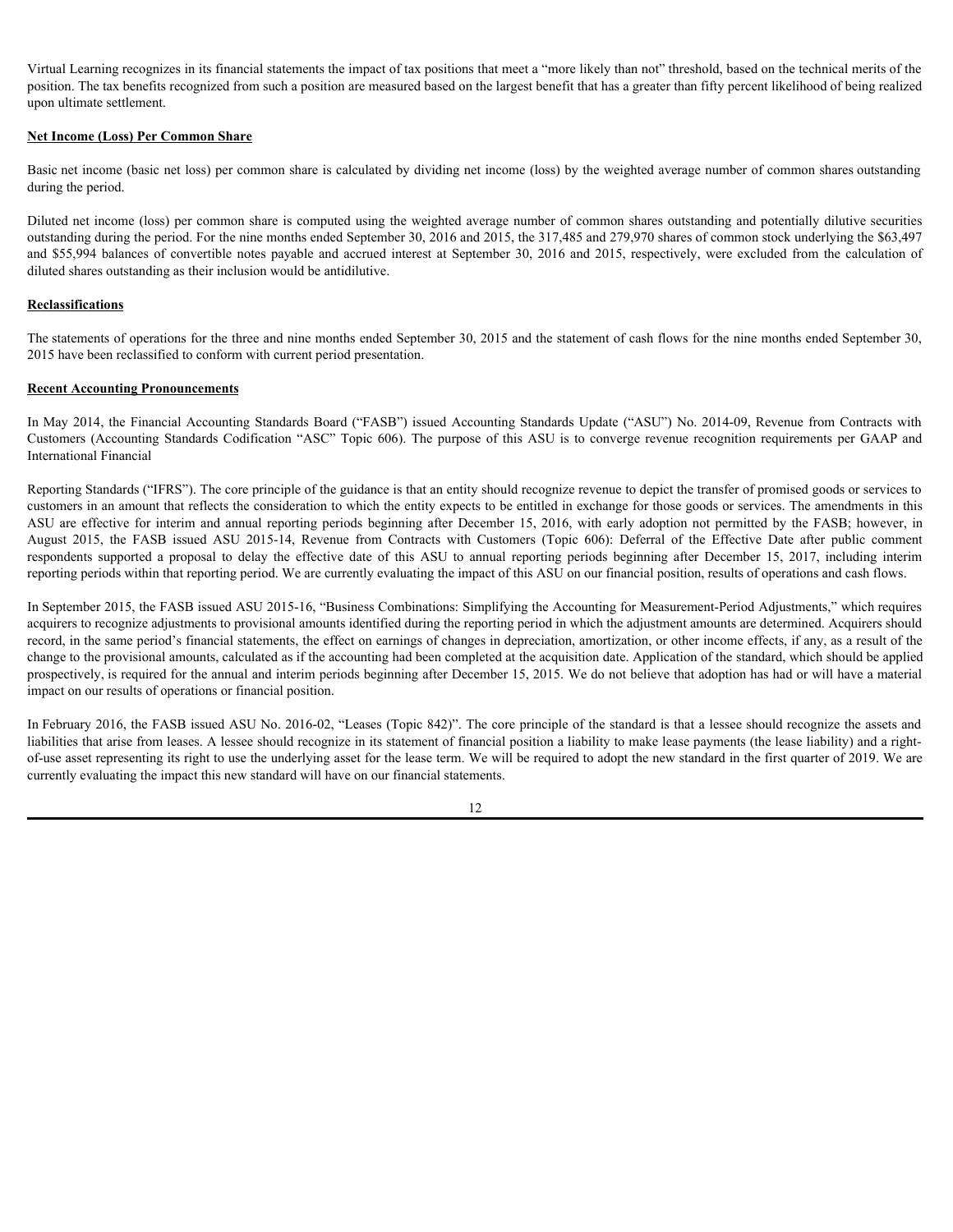Certain other accounting pronouncements have been issued by the FASB and other standard setting organizations which are not yet effective and therefore have not yet been adopted by the Company. The impact on the Company's financial position and results of operations from adoption of these standards is not expected to be material.

## **2 - Property and Equipment**

|                                | September 30, 2016 | December 31, 2015 |
|--------------------------------|--------------------|-------------------|
|                                | (unaudited)        |                   |
| Office equipment               | 4,155              | 4,155             |
|                                |                    |                   |
| Less: Accumulated depreciation | (4,155)            | (4,155)           |
|                                |                    |                   |
| Property and Equipment- net    | $\overline{a}$     |                   |
|                                |                    |                   |

#### **3 – Capitalized Curriculum Development Costs**

| Property and equipment is summarized as follows:                                                                                                                                                                                                                                                                                              |                                   |      |                       |
|-----------------------------------------------------------------------------------------------------------------------------------------------------------------------------------------------------------------------------------------------------------------------------------------------------------------------------------------------|-----------------------------------|------|-----------------------|
|                                                                                                                                                                                                                                                                                                                                               | September 30, 2016                |      | December 31, 2015     |
| Office equipment                                                                                                                                                                                                                                                                                                                              | (unaudited)<br>$4,155$ \$         |      | 4,155                 |
| Less: Accumulated depreciation                                                                                                                                                                                                                                                                                                                | (4,155)                           |      | (4,155)               |
| Property and Equipment- net                                                                                                                                                                                                                                                                                                                   | $\sim$                            |      |                       |
| Depreciation expense for the nine months ended September 30, 2016 and 2015 was \$-0- and \$-0-, respectively.                                                                                                                                                                                                                                 |                                   |      |                       |
| 3 - Capitalized Curriculum Development Costs                                                                                                                                                                                                                                                                                                  |                                   |      |                       |
| Capitalized curriculum development costs is summarized as follows:                                                                                                                                                                                                                                                                            |                                   |      |                       |
|                                                                                                                                                                                                                                                                                                                                               | September 30, 2016<br>(unaudited) |      | December 31, 2015     |
| Common stock issued to individuals for services relating to<br>curriculum development                                                                                                                                                                                                                                                         | 110,000<br>$\mathcal{S}$          | - \$ | 110,000               |
| Contributed services of Thomas Monahan, President of<br>Virtual Learning, relating to curriculum development                                                                                                                                                                                                                                  | 44,000                            |      | 44,000                |
|                                                                                                                                                                                                                                                                                                                                               |                                   |      |                       |
| <b>Total costs</b><br>Less accumulated amortization                                                                                                                                                                                                                                                                                           | 154,000<br>(125,766)              |      | 154,000<br>(102, 666) |
| Net                                                                                                                                                                                                                                                                                                                                           | 28,234                            |      | 51,334                |
| As described in Note 1 above, amortization of the capitalized curriculum development costs begins when the courses become available for sale to customers                                                                                                                                                                                     |                                   |      |                       |
| (which occurred in September 2012).                                                                                                                                                                                                                                                                                                           |                                   |      |                       |
| Virtual Learning tests for impairment annually. At September 30, 2016 and December 31, 2015, the Company's estimates of future undiscounted cash flows from<br>the courses exceeded the carrying amounts of the capitalized curriculum development costs (\$28,234 and \$51,334, respectively) and therefore no impairment was<br>recognized. |                                   |      |                       |
| For the nine months ended September 30, 2016 and 2015, amortization of Capitalized Curriculum Development Costs were \$23,100 and \$24,600, respectively.                                                                                                                                                                                     |                                   |      |                       |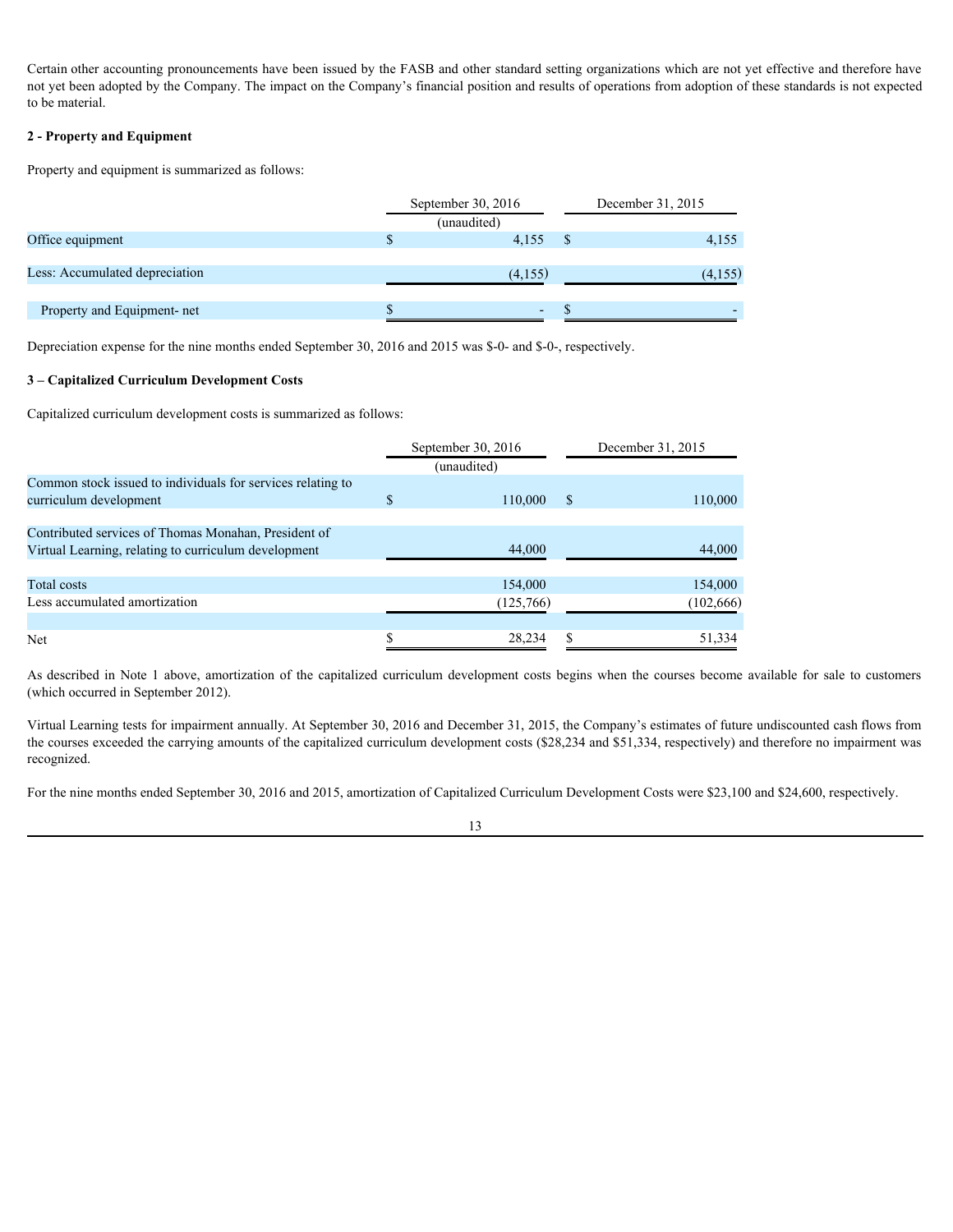## At September 30, 2016, expected future amortization expense of Capitalized Curriculum Development Costs follows:

| Period ending September 30, | Amount      |
|-----------------------------|-------------|
|                             | (unaudited) |
| 2017                        | 28,234      |
| Total                       | 28,234      |

## **4 - Convertible Promissory Notes-Net**

Convertible Notes Payable-net is summarized as follows:

|                                                                                                                                                                                                                                                                      | September 30, $2016$<br>(unaudited) |              | December 31, 2015 |
|----------------------------------------------------------------------------------------------------------------------------------------------------------------------------------------------------------------------------------------------------------------------|-------------------------------------|--------------|-------------------|
| Unsecured notes issued in October and November 2014 to<br>three individuals and one entity, interest at 15% per annum,<br>due one year from date of receipt, principal and accrued<br>interest convertible into Virtual Learning common stock at<br>\$.20 per share. | \$<br>40,000                        | <sup>S</sup> | 40,000            |
| Unsecured notes issued in May 2015 to two individuals,<br>interest at 15% per annum, due one year from date of receipt,<br>principal and accrued interest convertible into Virtual<br>Learning common stock at \$.20 per share.                                      | 10,000                              |              | 10,000            |
| Accrued interest<br>Total                                                                                                                                                                                                                                            | 13,497<br>63,497                    |              | 7,872<br>57,872   |
| Less unamortized debt discounts<br>Net                                                                                                                                                                                                                               | 63,497                              |              | (4,166)<br>53,706 |

Included in the \$40,000 notes issued in October and November 2014 above is a \$25,000 note payable to General Property Investments LLC ("GPIL"). GPIL is controlled by the current (since July 20, 2016) chief executive officer of Virtual Learning. GPIL is also an owner of 2,125,000 shares, of which 2,000,000 shares are restricted, of Virtual Learning common stock at September 30, 2016.

As further consideration for making the loans, Virtual Learning issued an aggregate of 250,000 shares of common stock to the six lenders. The \$50,000 estimated fair value of the 250,000 restricted shares was recorded as debt discounts and was amortized over the one year term of the respective notes.

As of September 30, 2016, the \$50,000 of Notes issued and the \$ 13,497 accrued interest thereon were past due and in default.

## **5-Loans Payable to Related Parties**

Loans payable to related parties is summarized as follows:

|                                                             | September 30, $2016$ | December 31, 2015 |
|-------------------------------------------------------------|----------------------|-------------------|
|                                                             | (unaudited)          |                   |
| Loans payable to former chief executive officer who died in |                      |                   |
| April 2016                                                  | 11,525               | 14,525            |
| Loans payable to GPIL (see Note 6)                          | 4,783                |                   |
| Loan payable to DHL                                         | 100                  |                   |
| Total                                                       | 16.408               | 14,525            |
|                                                             |                      |                   |

All the loans above are non-interest bearing and due on demand.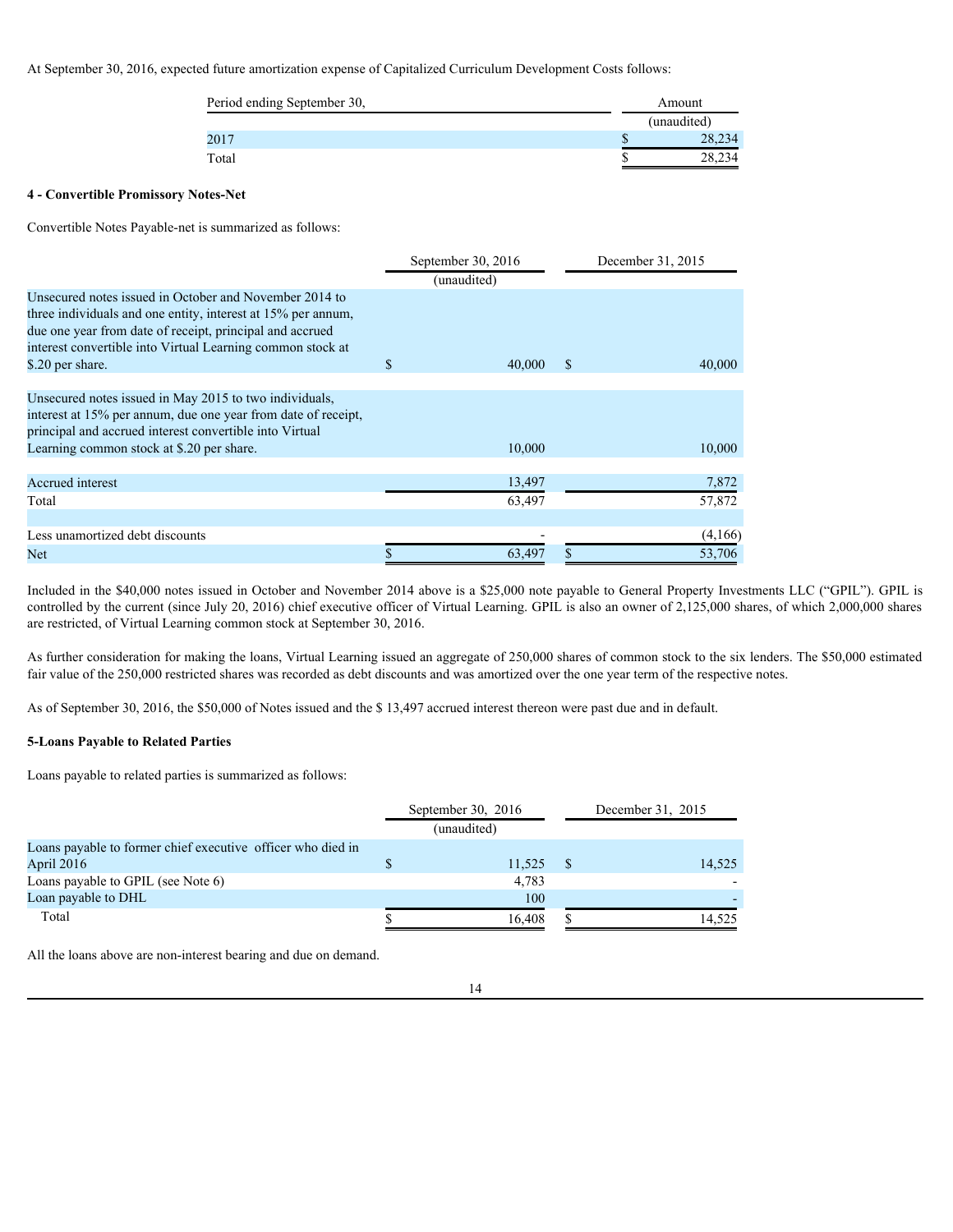#### **6 - Common Stock Issuances**

In January 2015, Virtual Learning issued a total of 200,000 shares of common stock to four noteholders in connection with their loans totaling \$40,000 (see Note 5). The 200,000 shares were valued at \$40,000 (or \$.20 per share), which amount was charged to debt discounts in the three months ended March 31, 2015 and has been amortized as an expense in the Statements of Operations over the terms of the loans though their respective original maturity dates. **G-Common Steck Issuances**<br>CIn Juneary 2015. Virtual Learning issued a roni of 200,000 shares of common stock to four notice/dest in comestion with their monits coldit of all provisions (and a 50,000 cm s shares and amount

In February 2015, Virtual Learning issued 200,000 shares of common stock to Mr. Roger Fidler for legal services. The 200,000 shares were valued at \$40,000 (or \$.20 per share), which amount was expensed in the three months ended March 31, 2015.

In June 2015 Virtual Learning sold a total of 2,100 shares of common stock to three individuals at a price of \$.50 per share for proceeds of \$1,050.

In June 2015, Virtual Learning issued a total of 50,000 shares of common stock to two individuals in connection with their loans totaling \$10,000 (see Note 5). The 50,000 shares were valued at \$10,000 (or \$.20 per share), which amount was charged to debt discounts in the three months ended June 30 2015.

In July 2015, Virtual Learning sold 100 shares of common stock to one individual at a price of \$.50 per share for proceeds of \$50.

On August 18, 2016, Virtual Learning issued 2,000,000 restricted shares of common stock to GPIL in satisfaction of \$20,000 loans payable. (see Note 5)

On August 19, 2016 (see Note1), Virtual Learning issued 2,225,000 shares of common stock to Dream Homes Ltd for a 4.5% equity interest in Dream Homes Ltd, and certain other assets, at an agreed price of \$.05 per share.

From August 19, 2016 to August 23, 2016 (see Note 1), Virtual Learning issued a total of 2,287,367 shares of common stock to Dream Homes Ltd for rights to complete 6 in process construction contracts of Atlantic Northeast Construction LLC, a wholly owned subsidiary of Dream Homes Ltd, at an agreed price of \$.05 per share.

On August 19, 2016, Virtual Learning issued 250,000 restricted shares of common stock to Mr. Roger Fidler for legal services. The 250,000 shares were valued at \$2,500 (or \$.01 per share), which amount was expensed in the three months ended September 30, 2016.

## **7 – Income Taxes**

income (loss) before income taxes.

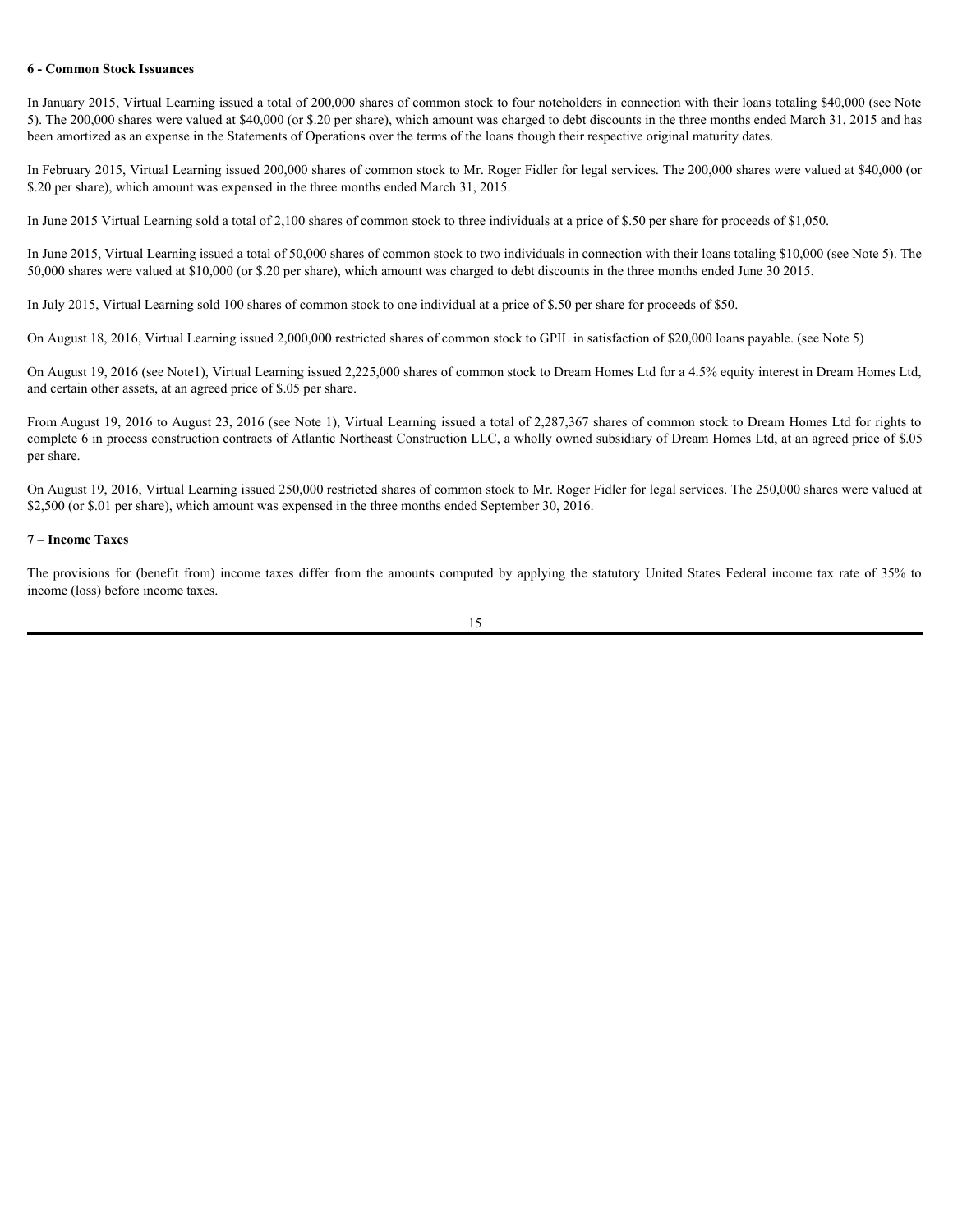#### The sources of the differences follow:

|                                                                                                                                                                                                                                                                                                                                                                                                                                                                                                                                                                                                                                                                    | Nine months ended                 |               | Nine months ended  |
|--------------------------------------------------------------------------------------------------------------------------------------------------------------------------------------------------------------------------------------------------------------------------------------------------------------------------------------------------------------------------------------------------------------------------------------------------------------------------------------------------------------------------------------------------------------------------------------------------------------------------------------------------------------------|-----------------------------------|---------------|--------------------|
|                                                                                                                                                                                                                                                                                                                                                                                                                                                                                                                                                                                                                                                                    | September 30, 2016                |               | September 30, 2015 |
|                                                                                                                                                                                                                                                                                                                                                                                                                                                                                                                                                                                                                                                                    | (unaudited)                       |               | (unaudited)        |
| Expected tax at 35%                                                                                                                                                                                                                                                                                                                                                                                                                                                                                                                                                                                                                                                | $(15,638)$ \$                     |               | (49, 933)          |
| Non-deductible stock-based compensation                                                                                                                                                                                                                                                                                                                                                                                                                                                                                                                                                                                                                            | 875                               |               | 14,000             |
| Non-deductible amortization of debt discounts<br>Non-deductible amortization of stock-based and contributed                                                                                                                                                                                                                                                                                                                                                                                                                                                                                                                                                        | 1,458                             |               | 12,833             |
|                                                                                                                                                                                                                                                                                                                                                                                                                                                                                                                                                                                                                                                                    | 8,085                             |               |                    |
| Capitalized Curriculum Development Costs<br>Change in valuation allowance                                                                                                                                                                                                                                                                                                                                                                                                                                                                                                                                                                                          |                                   |               | 8,610              |
|                                                                                                                                                                                                                                                                                                                                                                                                                                                                                                                                                                                                                                                                    | 5,220                             |               | 14,490             |
| Provision for (benefit from) income taxes                                                                                                                                                                                                                                                                                                                                                                                                                                                                                                                                                                                                                          |                                   | -S            |                    |
| The significant components of Virtual Learning's deferred tax asset as of September 30, 2016 and December 31, 2015 are as follows:                                                                                                                                                                                                                                                                                                                                                                                                                                                                                                                                 | September 30, 2016<br>(unaudited) |               | December 31, 2015  |
| Deferred tax assets:                                                                                                                                                                                                                                                                                                                                                                                                                                                                                                                                                                                                                                               |                                   |               |                    |
| Net operating loss carry forward                                                                                                                                                                                                                                                                                                                                                                                                                                                                                                                                                                                                                                   | 46,656                            | - \$          | 41,436             |
| Valuation allowance                                                                                                                                                                                                                                                                                                                                                                                                                                                                                                                                                                                                                                                | (46, 656)                         |               | (41, 436)          |
| Net deferred tax asset                                                                                                                                                                                                                                                                                                                                                                                                                                                                                                                                                                                                                                             |                                   | $\mathcal{S}$ |                    |
| Based on management's present assessment, the Company has not yet determined it to be more likely than not that a deferred tax asset of \$46,656 attributable to<br>the future utilization of \$133,303 of net operating loss carryforwards will be realized. Accordingly, the Company has maintained a 100% allowance against the<br>deferred tax asset in the financial statements at September 30, 2016 and December 31, 2015. The Company will continue to review this valuation allowance and                                                                                                                                                                 |                                   |               |                    |
| make adjustments as appropriate. The net operating loss carryforwards expire \$672 in year 2029, \$9,236 in year 2030, \$41,526 in year 2031, \$5,440 in year 2032,<br>\$1,840 in the year 2033, \$17,025 in the year 2034, \$42,650 in the year 2035, and \$14,914 in the year 2036.                                                                                                                                                                                                                                                                                                                                                                              |                                   |               |                    |
| Current United States income tax law limits the amount of loss available to be offset against future taxable income when a substantial change in ownership occurs.<br>Therefore, the amount available to offset future taxable income may be limited.                                                                                                                                                                                                                                                                                                                                                                                                              |                                   |               |                    |
| The Company adopted FASB Interpretation No. 48, "Accounting for Uncertainty in Income Taxes - an interpretation of FASB Statement No. 109" ("FIN 48").<br>This Interpretation clarifies accounting for uncertainty in income taxes recognized in an enterprise's financial statements. FIN 48 establishes guidelines for<br>recognition and measurement of a tax position taken or expected to be taken in a tax return. The Company has not taken any tax positions and thus there is no<br>impact as a result of the adoption of this interpretation. The Company reports interest and penalties associated with its tax positions, if any, as interest expense. |                                   |               |                    |
| <b>8- Business Segments</b>                                                                                                                                                                                                                                                                                                                                                                                                                                                                                                                                                                                                                                        |                                   |               |                    |
| The Company has two business segments: (1) educational software and products and                                                                                                                                                                                                                                                                                                                                                                                                                                                                                                                                                                                   |                                   |               |                    |
| (2) residential construction. The educational software and products segment is operated through Virtual Learning. The residential construction segment is operated                                                                                                                                                                                                                                                                                                                                                                                                                                                                                                 |                                   |               |                    |

|                                  | September 30, 2016 | December 31, 2015 |           |  |
|----------------------------------|--------------------|-------------------|-----------|--|
|                                  | (unaudited)        |                   |           |  |
| Deferred tax assets:             |                    |                   |           |  |
| Net operating loss carry forward | 46,656             |                   | 41,436    |  |
| Valuation allowance              | (46, 656)          |                   | (41, 436) |  |
| Net deferred tax asset           | -                  |                   | <b>.</b>  |  |
|                                  |                    |                   |           |  |

## **8- Business Segments**

(2) residential construction. The educational software and products segment is operated through Virtual Learning. The residential construction segment is operated through Virtual Learning's wholly owned subsidiary Dream Building, LLC (since August 19, 2016).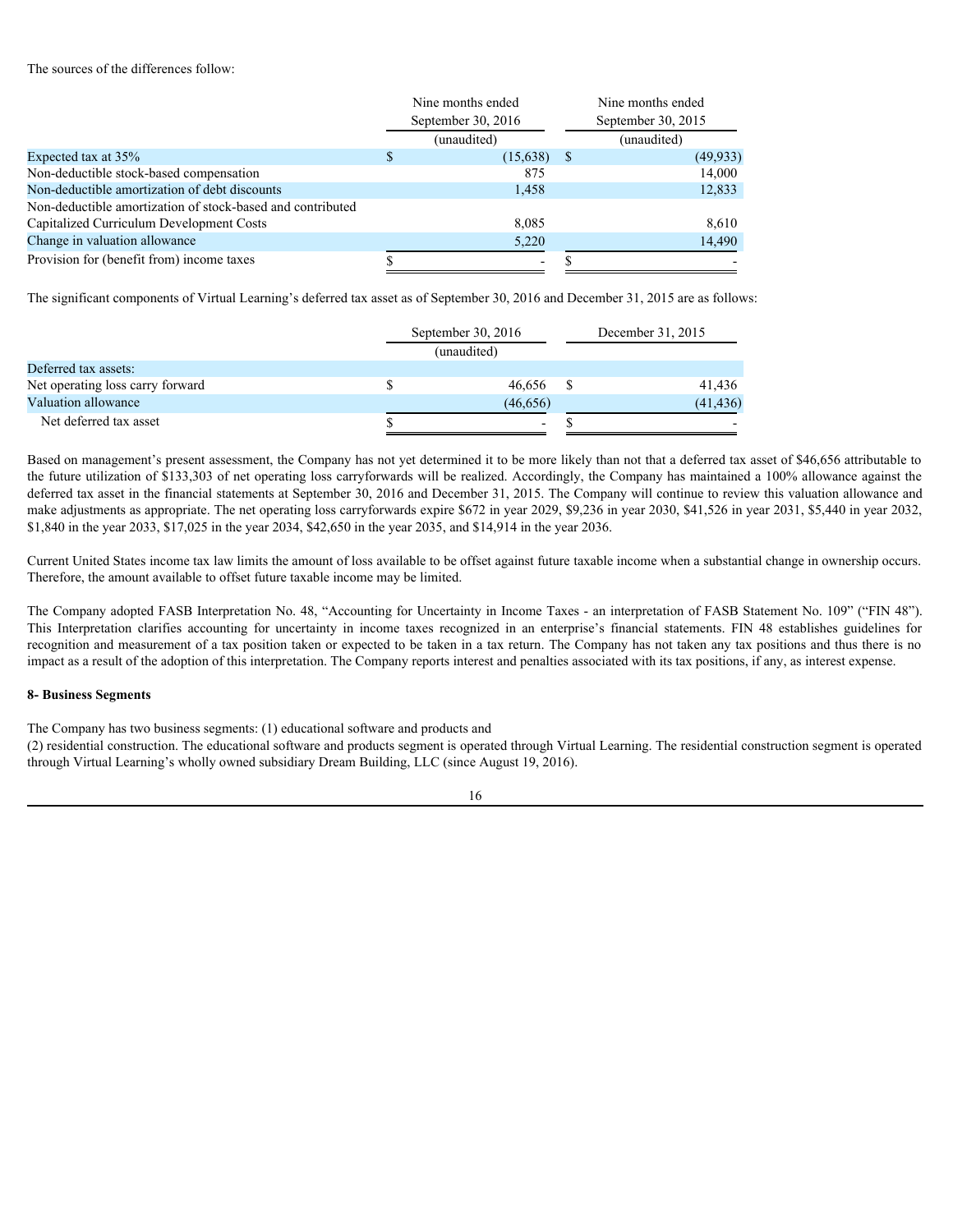Summarized financial information by business segment for the three and nine months ended September 30, 2016 and 2015 follows:

|                                                                                                                                                                     |    | Three months ended |                       |               | Nine months ended |              |            |
|---------------------------------------------------------------------------------------------------------------------------------------------------------------------|----|--------------------|-----------------------|---------------|-------------------|--------------|------------|
|                                                                                                                                                                     |    | September 30,      |                       |               | September 30,     |              |            |
|                                                                                                                                                                     |    | 2016               | 2015                  |               | 2016              |              | 2015       |
|                                                                                                                                                                     |    | (unaudited)        |                       |               | (unaudited)       |              |            |
| Revenue:                                                                                                                                                            |    |                    |                       |               |                   |              |            |
| Residential construction                                                                                                                                            | -8 | 58,977             | - \$                  | -S            | 58,977 \$         |              |            |
| Educational software and products                                                                                                                                   |    |                    | 20                    |               | 21                |              | 75         |
| Total                                                                                                                                                               |    | 58,977             | $\overline{20}$<br>S. | -S            | 58,988            | -S           | $75\,$     |
|                                                                                                                                                                     |    |                    |                       |               |                   |              |            |
| Loss from operations                                                                                                                                                |    |                    |                       |               |                   |              |            |
| Residential construction                                                                                                                                            | -S | 17,638             | $\mathbf{s}$          | $-$ \$        | 17,638 \$         |              |            |
| Educational software and products                                                                                                                                   |    | (7,700)            | (8,180)               |               | (23,079)          |              | (24, 525)  |
| Corporate                                                                                                                                                           |    | (21, 507)          | (9,265)               |               | (32,006)          |              | (76, 437)  |
| Total                                                                                                                                                               |    | (11, 569)          | (17, 445)             | $\mathcal{S}$ | (37, 447)         |              | (100, 962) |
|                                                                                                                                                                     |    |                    |                       |               |                   |              |            |
| Identifiable assets:                                                                                                                                                |    |                    |                       |               |                   |              |            |
|                                                                                                                                                                     |    |                    |                       |               |                   |              |            |
|                                                                                                                                                                     |    |                    |                       | September 30, |                   | December 31, |            |
|                                                                                                                                                                     |    |                    |                       | 2016          |                   | 2015         |            |
|                                                                                                                                                                     |    |                    |                       | (unaudited)   |                   |              |            |
| Residential construction                                                                                                                                            |    |                    | $\mathcal{S}$         |               | $55,245$ \$       |              |            |
| Educational software and products                                                                                                                                   |    |                    |                       | 28,234        |                   |              | 51,334     |
| Corporate                                                                                                                                                           |    |                    |                       | 61,193        |                   |              | 2,298      |
| Total                                                                                                                                                               |    |                    |                       | 144,672       |                   |              |            |
|                                                                                                                                                                     |    |                    |                       |               |                   |              | 53,632     |
| All revenue relating to the residential construction segment was derived from construction contracts involving homeowner customers located in the State of New      |    |                    |                       |               |                   |              |            |
| Jersey. These contracts involve specialized construction related to compromised home foundations and related issues caused by Super Storm Sandy damage.             |    |                    |                       |               |                   |              |            |
|                                                                                                                                                                     |    |                    |                       |               |                   |              |            |
| 9- Commitments and Contingencies                                                                                                                                    |    |                    |                       |               |                   |              |            |
|                                                                                                                                                                     |    |                    |                       |               |                   |              |            |
| Construction                                                                                                                                                        |    |                    |                       |               |                   |              |            |
|                                                                                                                                                                     |    |                    |                       |               |                   |              |            |
| As of September 30, 2016, Dream Building, LLC is committed under 8 construction contracts outstanding (7 assigned contracts from Atlantic Northeast                 |    |                    |                       |               |                   |              |            |
| Construction LLC and 1 contract executed by Dream Building, LLC) with home owners with contract prices totaling approximately \$1,500,000, which are being          |    |                    |                       |               |                   |              |            |
| fulfilled in the ordinary course of business. None of these construction projects are expected to take in excess of one year to complete. The Company has no        |    |                    |                       |               |                   |              |            |
| significant commitments with material suppliers or subcontractors that involve any sums of substance or are of long term duration at the date of issuance of these  |    |                    |                       |               |                   |              |            |
| financial statements.                                                                                                                                               |    |                    |                       |               |                   |              |            |
|                                                                                                                                                                     |    |                    |                       |               |                   |              |            |
| Line of Credit                                                                                                                                                      |    |                    |                       |               |                   |              |            |
|                                                                                                                                                                     |    |                    |                       |               |                   |              |            |
| On September 15, 2016, Virtual Learning established a \$50,000 line of credit with a nonbank lender. Advances under the line bear interest at a rate of 12% payable |    |                    |                       |               |                   |              |            |
| monthly and the outstanding principal is due and payable in 60 months. The line is secured by the personal guarantee of the Company's Chief Executive Officer.      |    |                    |                       |               |                   |              |            |
|                                                                                                                                                                     |    |                    |                       |               |                   |              |            |

#### Identifiable assets:

|                                   |  | September 30,<br>2016 |  | December 31,<br>2015 |  |
|-----------------------------------|--|-----------------------|--|----------------------|--|
|                                   |  |                       |  |                      |  |
|                                   |  | (unaudited)           |  |                      |  |
| Residential construction          |  | 55,245                |  |                      |  |
| Educational software and products |  | 28,234                |  | 51,334               |  |
| Corporate                         |  | 61,193                |  | 2,298                |  |
| Total                             |  | 144,672               |  | 53,632               |  |
|                                   |  |                       |  |                      |  |

## **9- Commitments and Contingencies**

#### **Construction**

## Line of Credit

On September 15, 2016, Virtual Learning established a \$50,000 line of credit with a nonbank lender. Advances under the line bear interest at a rate of 12% payable monthly and the outstanding principal is due and payable in 60 months. The line is secured by the personal guarantee of the Company's Chief Executive Officer. The agreement to fund automatically renews on a yearly basis as long as interest payments are current. To date, the Company has not received any advances under the line of credit.

#### **10 - Subsequent Events**

As of November 11<sup>th</sup>, 2016, Dream Building, LLC has signed an additional 4 construction contracts totaling \$417,234, and increased the existing scope of work on an existing renovation contract by \$55,000. Three of the new contracts were for elevation and renovation projects and one was for the demolition of an existing home and construction of a new home. The projects are all located within the current market area and are located in Brick, Ocean Gate and Toms River. The project in which additional items were added to the scope of work is located in Lavallette and all of the projects are in Ocean County, NJ.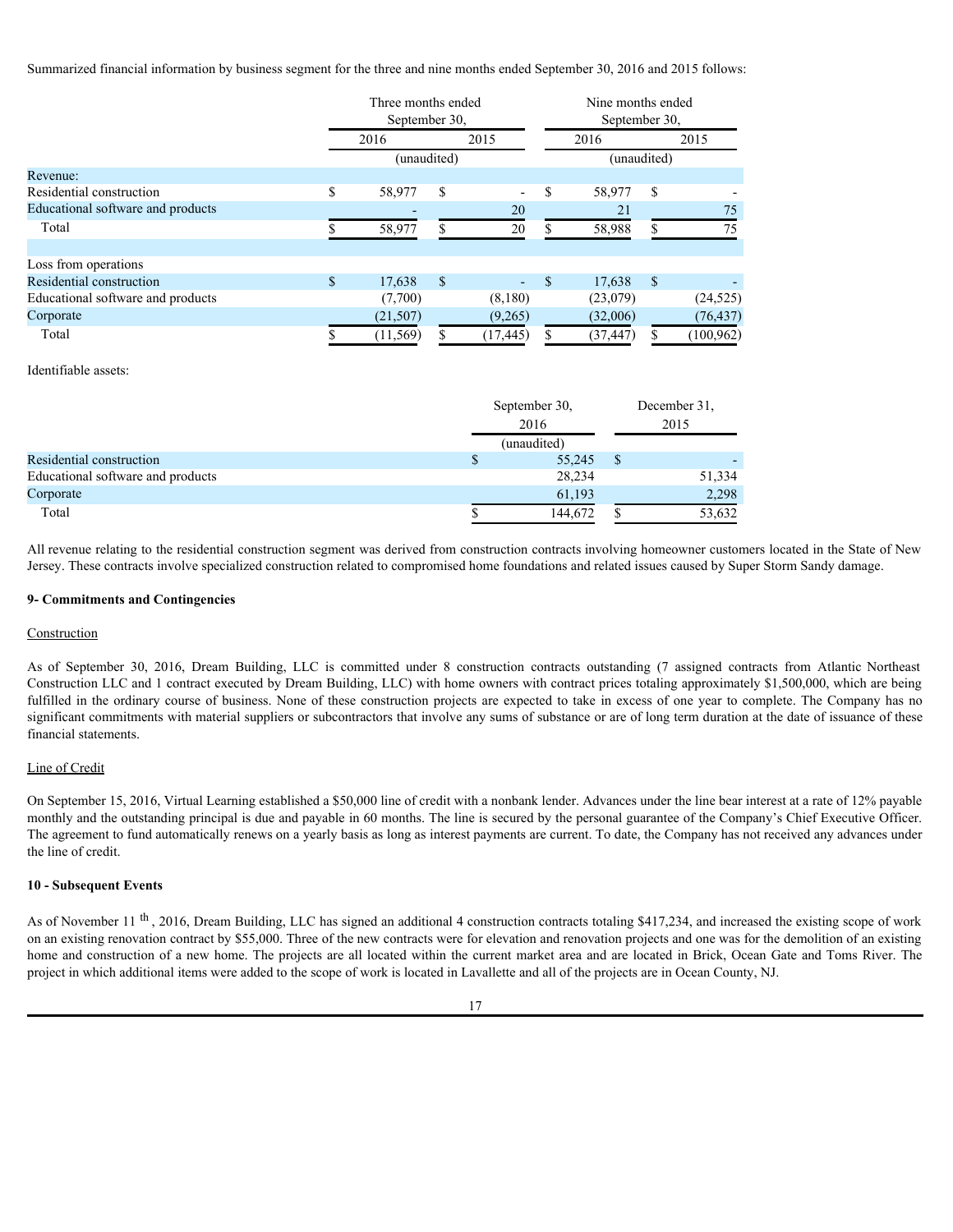#### **ITEM 2. Management's Discussion and Analysis of Financial Condition and Results of Operations.**

**Management's Discussion and Analysis of Financial Condition and Results of Operations.**<br>This Quarterly Report on Form 10-Q and other written reports and oral statements made from time to time by the Company may contain so "forward-looking statements," all of which are subject to risks and uncertainties. One can identify these forward-looking statements by their use of words such as TTEM 2. Management's Discussion and Analysis of Financial Condition and Results of Operations.<br>
This Quarterly Report on Form 10-Q and other written reports and oral statements made from time to time by the Company may con comparable terminology. One can identify them by the fact that they do not relate strictly to historical or current facts. These statements are likely to address the Company's growth strategy, financial results and product and development programs. One must carefully consider any such statement and should understand that many factors could cause actual results to differ from the Company's forward-looking statements. These factors may include inaccurate assumptions and a broad variety of other risks and uncertainties, including some that are known and some that are not. No forward-looking statement can be guaranteed and actual future results may vary materially. The Company does not assume the obligation to update any forward-looking statement. One should carefully evaluate such statements in light of factors described in the Company's filings with the SEC, especially the Company's Annual Report on Form 10-K and the Company's Quarterly Reports on Form 10-Q. In various filings the Company has identified important factors that could cause actual results to differ from expected or historic results. One should understand that it is not possible to predict or identify all such factors. Consequently, the reader should not consider any such list to be a complete list of all potential risks or uncertainties. TIEM 2. Management's Discussion and Analysis of Friancial Condition and Results of Operations.<br>
This Construction Section Results are also demonstrated and the streated match and the formation in Ferrenco." The the streat Expect " plants" phone with the contracts apply the contracts" about " from the contracts apply to regular the signe to response the control of the signed branching in the contracts approximate the signed branching the co

#### **Use of Terms**

The following discussion analyzes our financial condition and results of operations for the nine months ended September 30, 2016 and 2015. Unless the context indicates or suggests otherwise, reference to "we", "our", "us" and the "Company" in this section refers to the operations of The Virtual Learning Company and its wholly owned subsidiary Dream Building, LLC.

#### **PLAN OF OPERATION**

In an effort to further expand the companies' revenue potential beyond that of the information field, Virtual Learning further invested in a non-related business, through associations with several large shareholders in the Company. Virtual recognized that the effects of Super Storm Sandy, which occurred on October 29, caused by the storm, as well as the material changes in the FEMA flood maps which now require over 30,000 homeowners along the New Jersey coastline to elevate their homes, Virtual felt that acquiring an entity in the construction field might provide a stable revenue stream for the company. Additionally, through its previous associations and long standing professional relationships with Dream Homes Ltd., Virtual felt that Dream Homes educational division was an excellent fit with the existing platform that Virtual has developed to market educational software and materials.

As such, Virtual Learning acquired though issuance of its common stock a business it will operate as a wholly owned subsidiary of Virtual Learning and pursue opportunities in the real estate field, specifically in new home construction and renovations. As part of this effort, Virtual acquired the rights to complete 6 single family construction projects in the central NJ region, which it will build to completion. Virtual Learning has also recently secured 2 additional home renovation contracts under construction to approximately \$1,500,000. Dream Building LLC has also provided estimates to homeowners for a potential additional \$2,300,000 worth of residential construction projects and added over 100 active prospects to its data base. All of these prospects may be prime candidates for educational videos and short books on specific construction and rebuilding topics, as well as candidates for rebuilding projects to be built under the Dream Building LLC subsidiary.

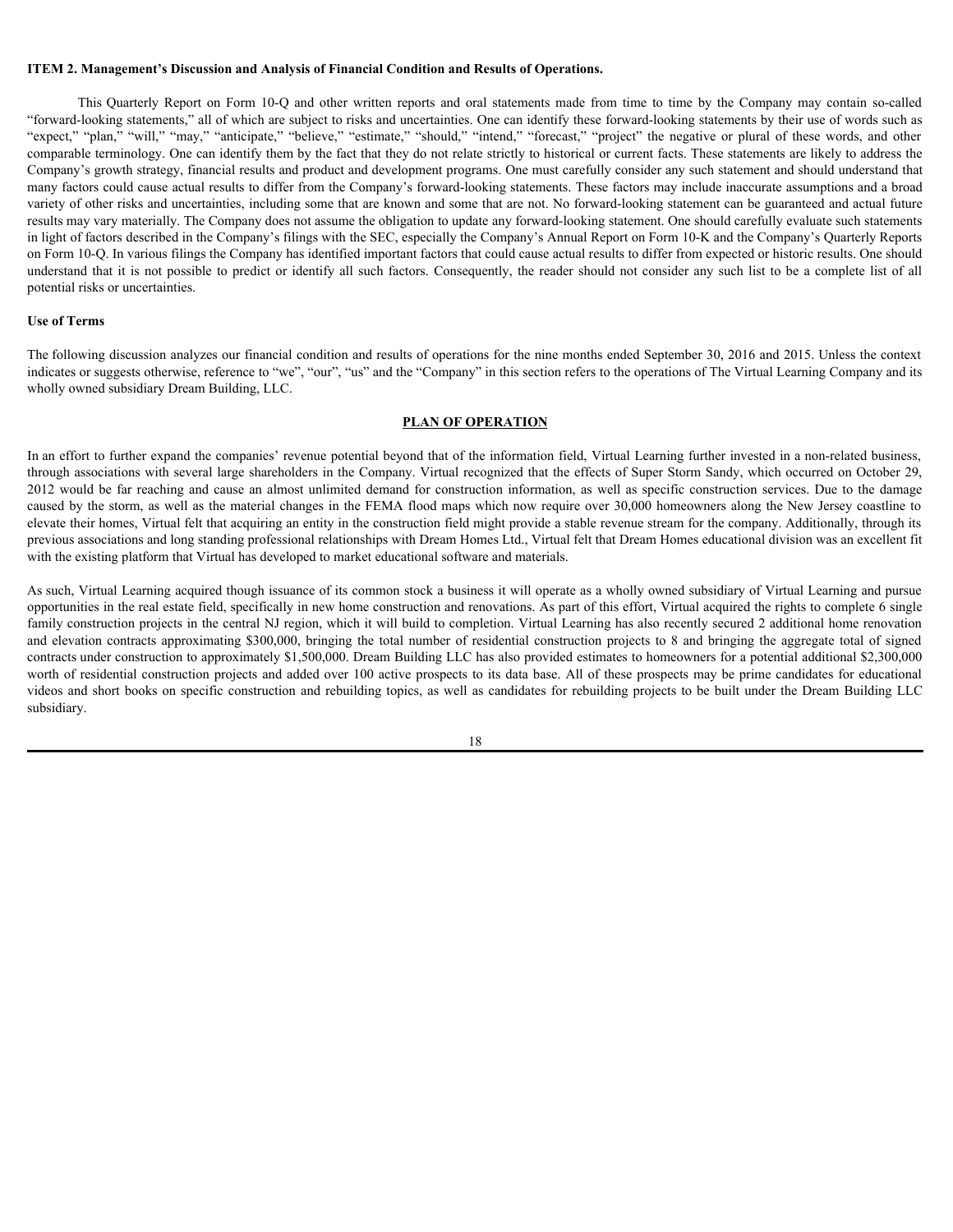Management hopes for steady growth in this subsidiary of the company, since the rebuilding process will occur over the next 15-20 years. We anticipate possibly being able to efficiently address 5% - 10% of this market. The combined total number of homes affected by Storm Sandy that will need to be raised or demolished and rebuilt is in excess of 30,000 homes, of which less than 3,000 have been rebuilt. This remaining combined market for new construction and elevation projects in the Company's market area is estimated to be in the range of \$3.4 billion dollars.

Dream also held its bi-monthly Nearly Famous Rebuilding Seminar in September, which is a powerful educational tool for homeowners who need rebuilding or renovations. This seminar offers unlimited potential for marketing short educational videos, as well as single topic books regarding many aspects of construction and renovation. The revenue opportunities for this type of educational real estate product will be greatly enhanced by Virtual's experience and existing software platforms.

## **RESULTS OF OPERATIONS – THE VIRTUAL LEARNING COMPANY, INC.**

The summary below should be referenced in connection with a review of the following discussion of our results of operations for the nine months ended September 30, 2016 and 2015.

**CONSOLIDATED STATEMENTS OF OPERATIONS**

|                                                          |              | <b>Unaudited</b>                        |                                         |            |  |
|----------------------------------------------------------|--------------|-----------------------------------------|-----------------------------------------|------------|--|
|                                                          |              | Nine months ended<br>September 30, 2016 | Nine months ended<br>September 30, 2015 |            |  |
| Revenue                                                  | \$           | 58,998                                  | $\boldsymbol{\mathsf{S}}$               | 75         |  |
| Cost of construction contracts                           |              | 41,339                                  |                                         |            |  |
| Gross profit                                             |              | 17,659                                  |                                         | 75         |  |
| <b>Operating Expenses</b>                                |              |                                         |                                         |            |  |
| Selling, general and administrative                      |              | 32,006                                  |                                         | 76,437     |  |
| Amortization of capitalized curriculum development costs |              | 23,100                                  |                                         | 24,600     |  |
| Total operating expenses                                 |              | 55,106                                  |                                         | 101,037    |  |
| Loss from operations                                     |              | (37, 447)                               |                                         | (100, 962) |  |
| Other expenses (income):                                 |              |                                         |                                         |            |  |
| Amortization of debt discounts                           |              | 4,166                                   |                                         | 36,666     |  |
| Interest expense                                         |              | 5,625                                   |                                         | 5,038      |  |
| Consulting fee income                                    |              | (2, 558)                                |                                         |            |  |
| Total other expenses-net                                 |              | 7,233                                   |                                         | 41,704     |  |
| Net loss                                                 | $\mathbf{s}$ | (44,680)                                | $\boldsymbol{\mathsf{S}}$               | (142, 666) |  |
|                                                          |              | 19                                      |                                         |            |  |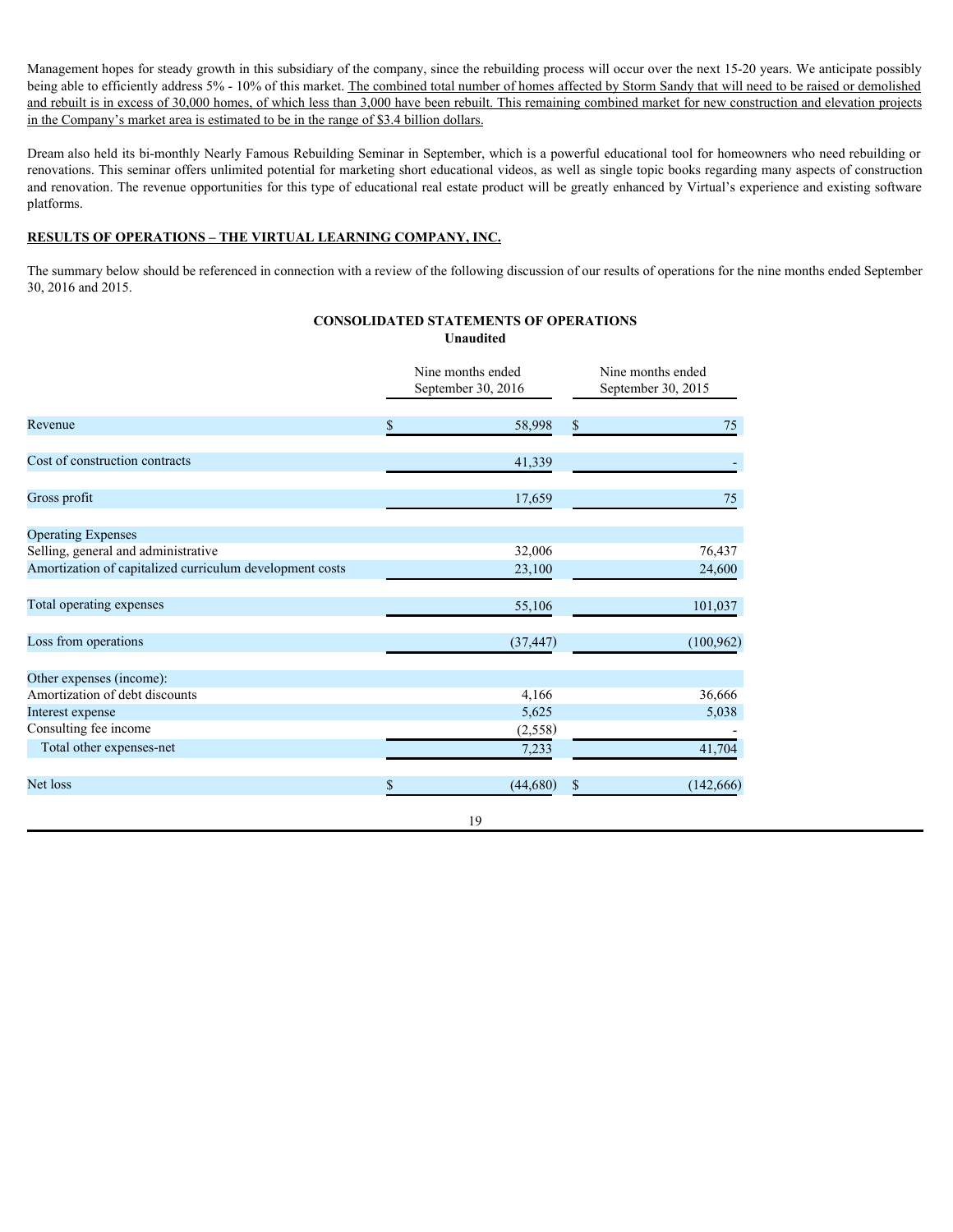#### **Results of Operations - Comparison for the nine months ended September 30, 2016 and 2015.**

#### *Revenues*

For the nine months ended September 30, 2016 and 2015, revenues were \$58,998 and \$75, respectively. The \$58,923 increase in revenue for the nine months ended September 30, 2016 was due to construction revenue recognized in 2016.

#### *Cost of Sales*

For the nine months ended September 30, 2016 and 2015, cost of operations were \$41,339 and \$0, respectively.

#### *Operating Expenses*

Operating expenses decreased \$45,931 from \$101,037 in 2015 to \$55,106 in 2016. The decrease was primarily due to the decrease of \$37,500 in the issuance of common stock for legal services.

#### *Other Expenses (Income)*

Other expenses-net decreased \$34,471 from \$41,704 in 2015 to \$7,233 in 2016. The decrease was due primarily to the \$32,500 decrease in the amortization of debt discounts.

#### *Net Loss*

Net loss decreased \$97,986 from \$142,666 in 2015 to \$44,680 in 2016. The decrease was due to the \$17,584 increase in gross profit, the \$45,931 decrease in operating expenses, and the \$34,471 decrease in other expenses-net.

## **Liquidity and Capital Resources**

As of September 30, 2016 and December 31, 2015, our cash balance was \$61,193 and \$2,298, respectively, total assets were \$144,672 and \$53,632, respectively, and total current liabilities amounted to \$197,590 and \$84,371, respectively, including related party loans payable of \$16,408 and \$14,525, respectively. As of September 30, 2016, the stockholders' deficiency was \$52,918 as compared to a deficiency of \$30,739 as of December 31, 2015.

#### *Inflation*

The impact of inflation on the costs of our company, and the ability to pass on cost increases to its subscribers over time is dependent upon market conditions. We are not aware of any inflationary pressures that have had any significant impact on our operations since inception, and we do not anticipate that inflationary factors will have a significant impact on future operations.

#### **OFF-BALANCE SHEET ARRANGEMENTS**

We do not maintain off-balance sheet arrangements nor do we participate in non-exchange traded contracts requiring fair value accounting treatment.

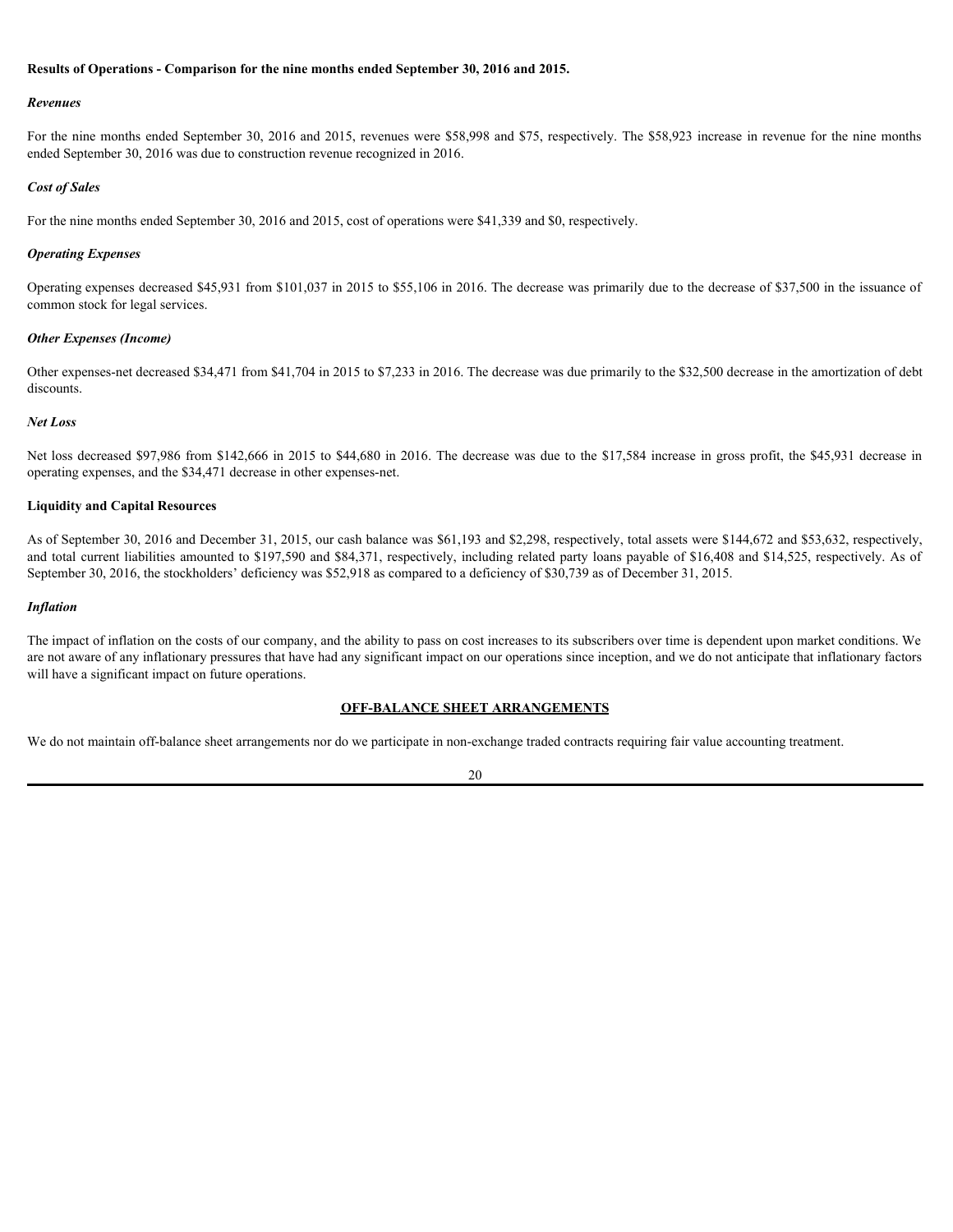#### **Item 3. Quantitative and Qualitative Disclosures About Market Risk.**

Not applicable.

## **Item 4. Controls and Procedures.**

#### *Disclosure Controls and Procedures*

The Company has adopted and maintains disclosure controls and procedures that are designed to provide reasonable assurance that information required to be disclosed in the reports filed under the Exchange Act, such as this Form 10-Q, is collected, recorded, processed, summarized and reported within the time periods Item 3. Quantitative and Qualitative Disclosures About Market Risk.<br>
Noclosure Controls and Procedures.<br>
Disclosure Controls and Procedures.<br>
The Company has adopted and maintains disclosure controls and procedures that ar information is accumulated and communicated to management to allow timely decisions regarding required disclosure. As required under Exchange Act Rule 13a-15, the Company's management, including the Principal Executive Officer and Principal Financial Officer, has conducted an evaluation of the effectiveness of disclosure controls and procedures as of the end of the period covered by this report. Based upon that evaluation, the Company's President concluded that the Item 3. Quantitative and Qualitative Disclosures About Market Risk.<br>
Not opplicable.<br>
Not compute has and *Procedures.*<br>
Disclosure Controls and *Procedures*.<br>
The Company has adopted and minimitary disclosure controls and Company files or submits under the Exchange Act, is recorded, processed, summarized and reported, within the time periods specified in the SEC's rules and forms, and that such information is accumulated and communicated to the Company's management, including the Company's President, as appropriate, to allow timely decisions regarding required disclosure.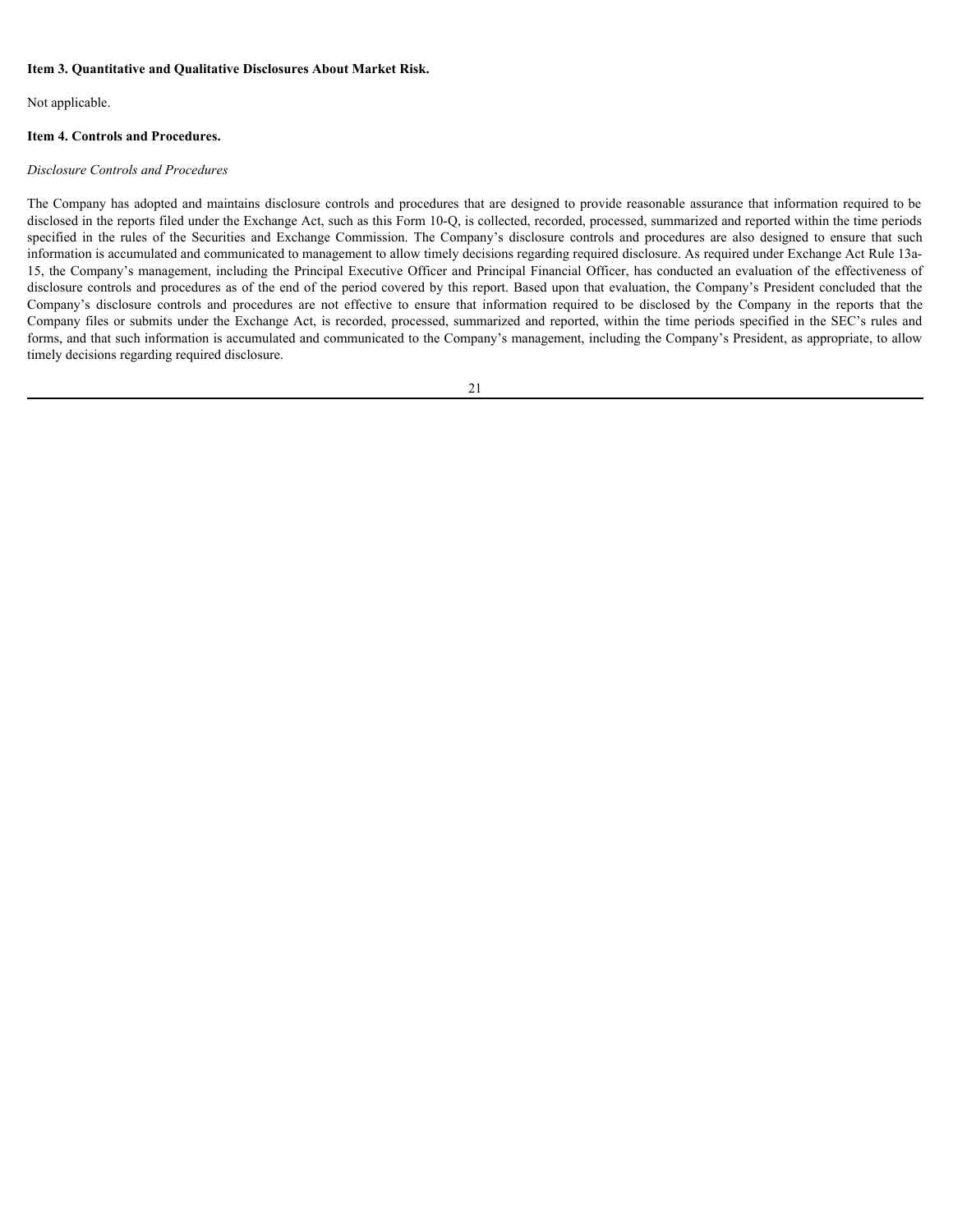## **Item 1. Legal Proceedings.**

## None.

**Item 2. Unregistered Sales of Equity Securities and Use of Proceeds.**

None .

**Item 3. Defaults upon Senior Securities.**

None.

**Item 4. Mine Safety Disclosure**

Not Applicable.

**Item 5. Other Information.**

None.

**Item 6. Exhibits.**

## **The following exhibits are included with this filing:**

- 3.1\* Articles of Incorporation (Form S-1 Registration No. 333-174674 filed June 2, 2011).
- 3.2\* By-laws (Form S-1 Registration No. 333-174674 filed June 2, 2011).
- 4.1\* Specimen Stock Certificate (Form S-1 Registration No. 333-174674 filed June 2, 2011).
- 10.1\* Intellectual Property Purchase Agreement (Form S-1 Registration No. 333-174674 filed June 2, 2011).
- 10.2\* Consulting Agreement with William Kazmierczak 5-22-2010 (Form S-1 Registration No. 333-174674 filed June 2, 2011).
- 31.1 Sarbanes-Oxley Section 302 certification by Vincent Simonelli
- 32.2 Sarbanes-Oxley Section 906 certification by Vincent Simonelli
- \* Previously filed and Incorporated by reference.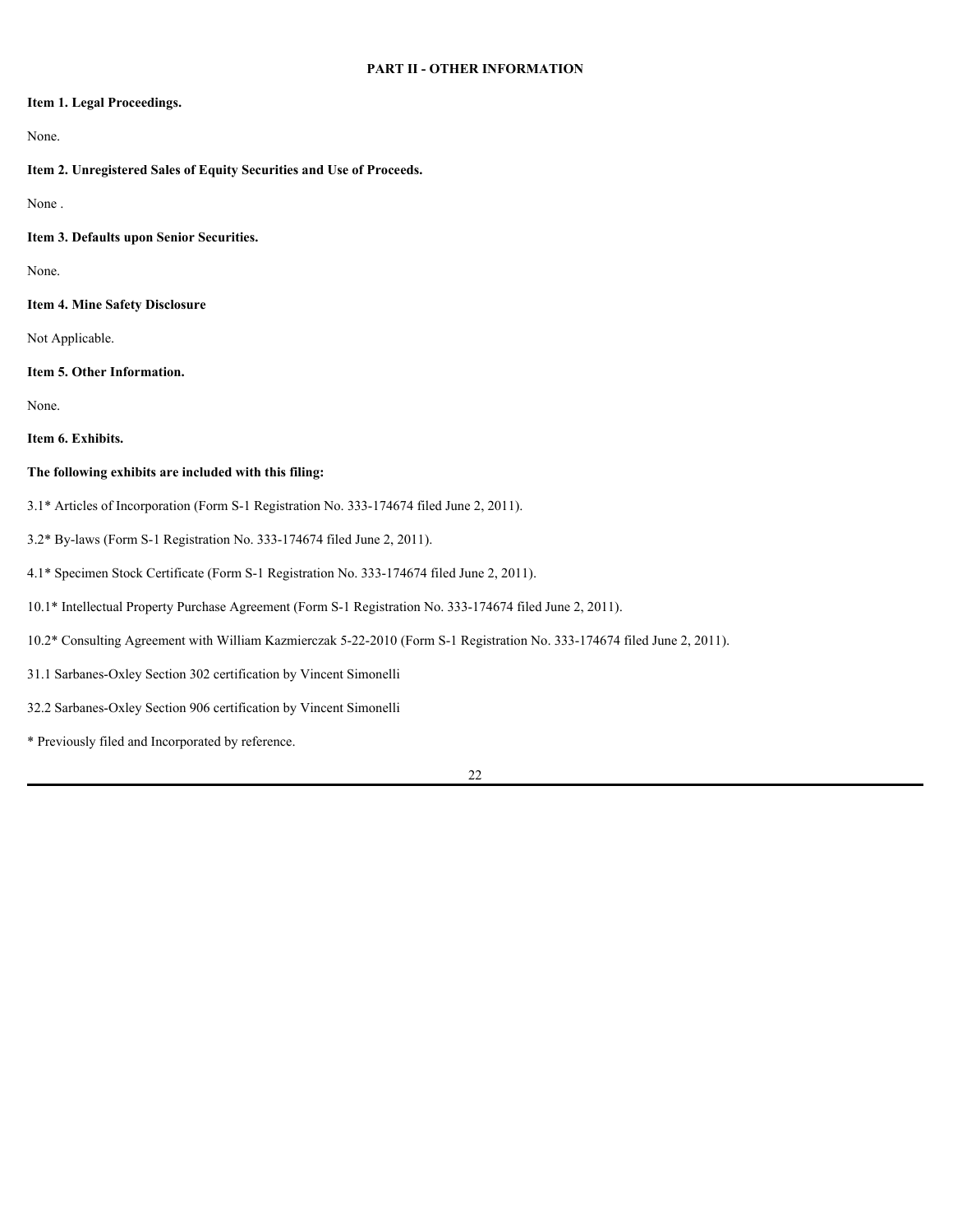## **SIGNATURES**

Pursuant to the requirements of Section 13(a) or 15(d) of the Securities Exchange Act of 1934, the Registrant has duly caused this report to be signed on behalf by the undersigned; duly authorized.

# Date: November 14, 2016 **The Virtual Learning Company, Inc.**

By: */s/ Vincent Simonelli*

Vincent Simonelli Chief Executive Officer and Chief Financial Officer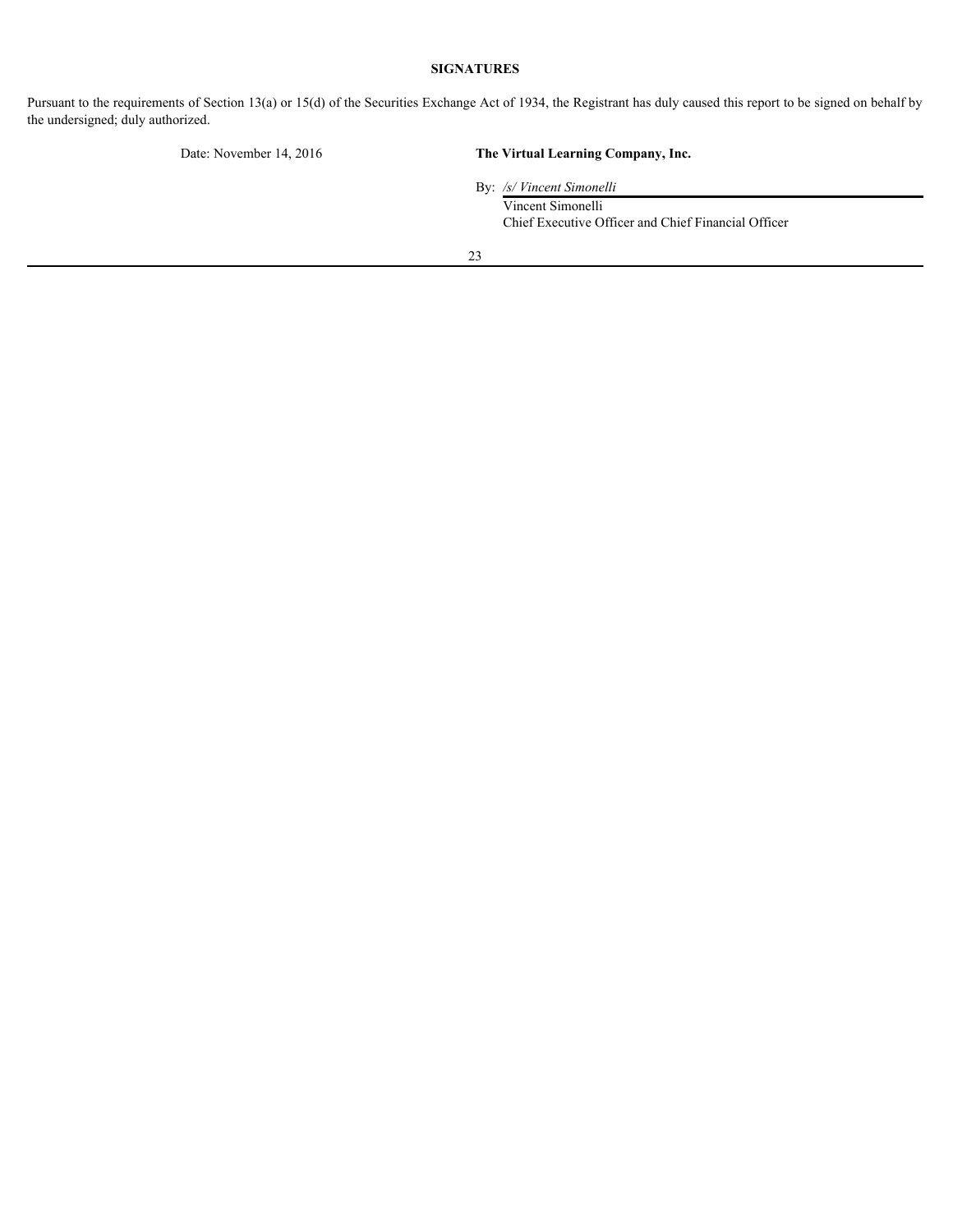## CERTIFICATION OF THE PRINCIPAL EXECUTIVE OFFICER PURSUANT TO SECTION 302 OF THE SARBANES-OXLEY ACT OF 2002

I, Vincent Simonelli, certify that:

(1) I have reviewed this quarterly report on Form 10-Q of The Virtual Learning Company, Inc.;

(2) Based on my knowledge, this report does not contain any untrue statement of a material fact or omit to state a material fact necessary to make the statements made, in light of the circumstances under which such statements were made, not misleading with respect to the period covered by this report;

(3) Based on my knowledge, the financial statements, and other financial information included in this report, fairly present in all material respects, the financial condition, results of operations and cash flows of the registrant as of, and for, the periods presented in this report;

(4) The registrant's other certifying officer(s) and I are responsible for establishing and maintaining disclosure controls and procedures (as defined in Exchange Act Rules 13a-15(e) and 15d-15(e)) and internal control over financial reporting (as defined in Exchange Act Rules 13a-15(f) and 15d-15(f)) for the registrant and have:

a) Designed such disclosure controls and procedures, or caused such disclosure controls and procedures to be designed under our supervision, to ensure that material information relating to the registrant, including its consolidated subsidiaries, is made known to us by others within those entities, particularly during the period in which this report is being prepared;

b) Designed such internal control over financial reporting, or caused such internal control over financial reporting to be designed under our supervision, to provide reasonable assurance regarding the reliability of financial reporting and the preparation of financial statements for external purposes in accordance with generally accepted accounting principles;

c) Evaluated the effectiveness of the registrant's disclosure controls and procedures and presented in this report our conclusions about the effectiveness of the disclosure controls and procedures, as of the end of the period covered by this report based on such evaluation; and

d) Disclosed in this report any change in the registrant's internal control over financial reporting that occurred during the registrant's most recent fiscal quarter (the registrant's fourth fiscal quarter in the case of the annual report) that has materially affected, or is reasonably likely to materially affect, the registrant's internal control over financial reporting.

(5) The registrant's other certifying officer(s) and I have disclosed, based on our most recent evaluation of internal control over financial reporting, to the registrant's auditors and the audit committee of the registrant's board of directors (or persons performing the equivalent functions):

a) All significant deficiencies and material weaknesses in the design or operation of internal control over financial reporting which are reasonably likely to adversely affect the registrant's ability to record, process, summarize and report financial information; and

b) Any fraud, whether or not material, that involves management or other employees who have a significant role in the registrant's internal control over financial reporting.

Date: November 14, 2016

*/s/ Vincent Simonelli*

Vincent Simonelli President and Chief Executive Officer (Principal Executive Officer)